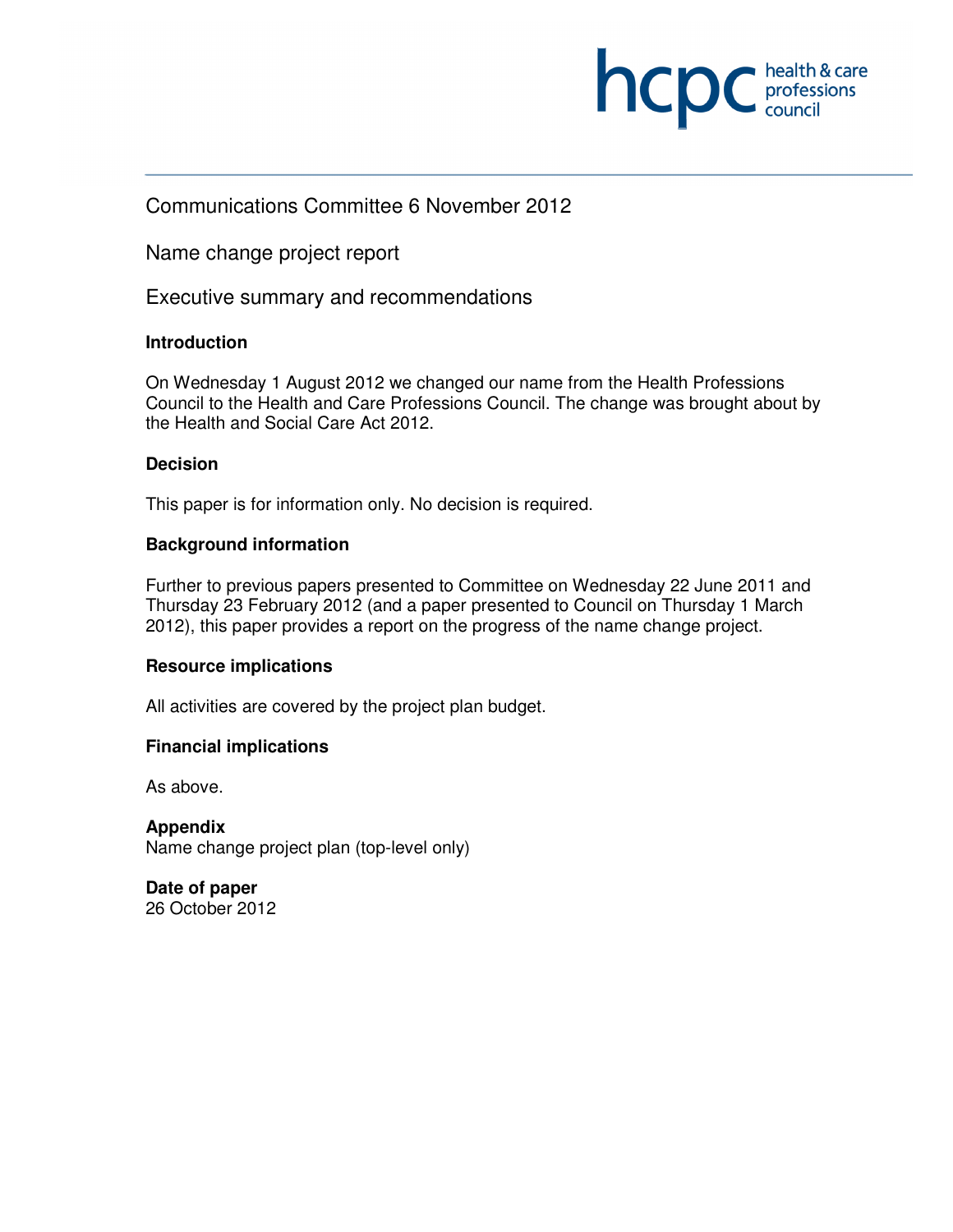

## Communications Committee 6 November 2012

Name change project report

### **Overview and approach**

On Wednesday 1 August 2012 we changed our name from the Health Professions Council to the Health and Care Professions Council. The change was brought about by the Health and Social Care Act 2012.

In October 2010, we commissioned research to help inform the perception of different possible names, and words such as 'regulator' and 'council'. The research involved telephone and face-to-face interviews and focus groups with members of the public and current registrants. The research showed that:

- 81 per cent of the general public felt that 'Health and Care Professions Council' could best reflect the role of a regulator of many different professions;
- 76 per cent of the general public associated the term 'care professional' with 'social worker'; and
- in focus groups HCPC was the preferred option with both the public and the professionals we currently regulate.

The project was designated a 'major project' because it effected every department in the organisation and was run along Prince 2 methodologies. A Project Team was formed, with representatives from all the departments involved. The Project Board and Team met regularly and the Executive Management Team and Council received regular updates.

A communications plan was written which included a stakeholder analysis and set out internal and external communication activities to ensure that all audiences were made aware of the change. More information about our communication activities are set out in the paragraphs below.

#### **Scope**

Every department was effected by the change but statistically some of the most significant groups of documents to be updated were:

- 400 Fitness to Practise Department documents, including Practise Notes and standard letters;
- 300 Education Department forms, policies, standard letters and documentation;
- 200 Registration Department documents; and
- 200 Human Resources and Partner documents.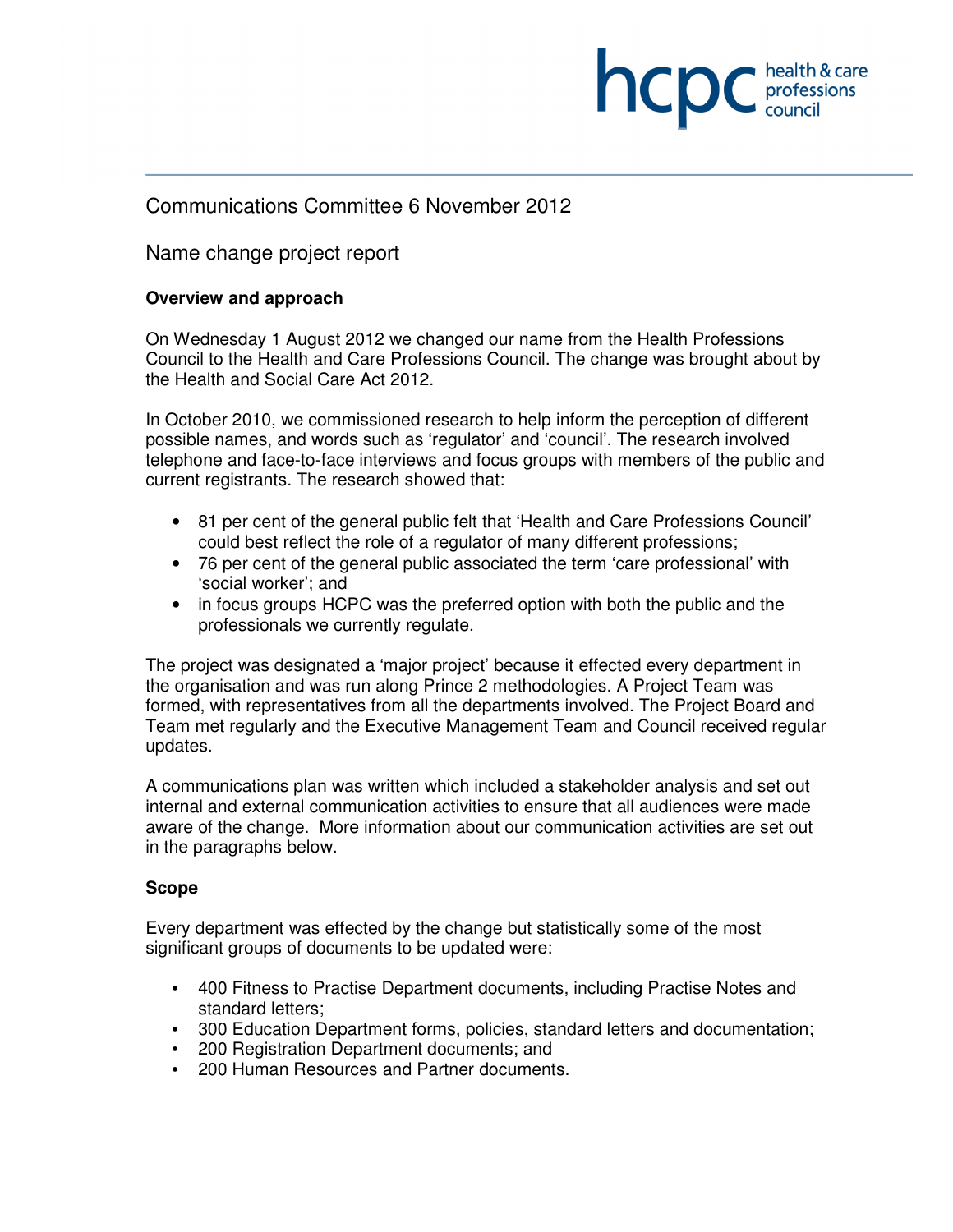As well as these changes there were significant internal work and external resources required elsewhere. We reprinted all publications and other printed communication materials, including stationery. The IT changes were also significant and included updating the online system for registration renewal and all email addresses. We also reviewed and made numerous changes to the website including the addition of the new logo, changes to the number of professions and alterations to terminology.

For more detail on the activities undertaken, please see the top-level project plan which is appended to this paper.

### **New strapline**

We changed our strapline from "Protecting the public; Regulating health professionals" to "Regulating health, psychological and social work professionals". The public protection message has not been lost and is included in explanatory materials.

The new strapline has been used on the materials which bore the old strapline, including our website and social media platforms, our public information posters and leaflets and on all the banners and display materials which we take to professional and public-facing conferences, exhibitions and events.

We are using the strapline on our most public and prominent materials, with particular emphasis on materials which will be accessed by members of the public and professionals, to reinforce who we are and what we do.

### **Revised logo**

We worked with an external design agency to produce a revised logo. Having considered a number of options we chose a solution which represented the least change to the existing logo. We felt that this would help to consolidate any existing external awareness of our visual identity and would also appear a proportionate approach.

### **Revised HCPC registration logo**

As part of the name change project we revised the HPC registration logo. This is a version of the main corporate logo which registrants can use on their own materials to promote their registration. We suspended distribution of the old logo and (six months prior to name change) placed a message on the relevant website pages to inform registrants that the registration logo was being changed. In July 2012 we emailed the 3,363 registrants who had previously downloaded the logo and provided information about the change and how to access the revised logo. To date 1,876 registrants have downloaded the revised HCPC registration logo.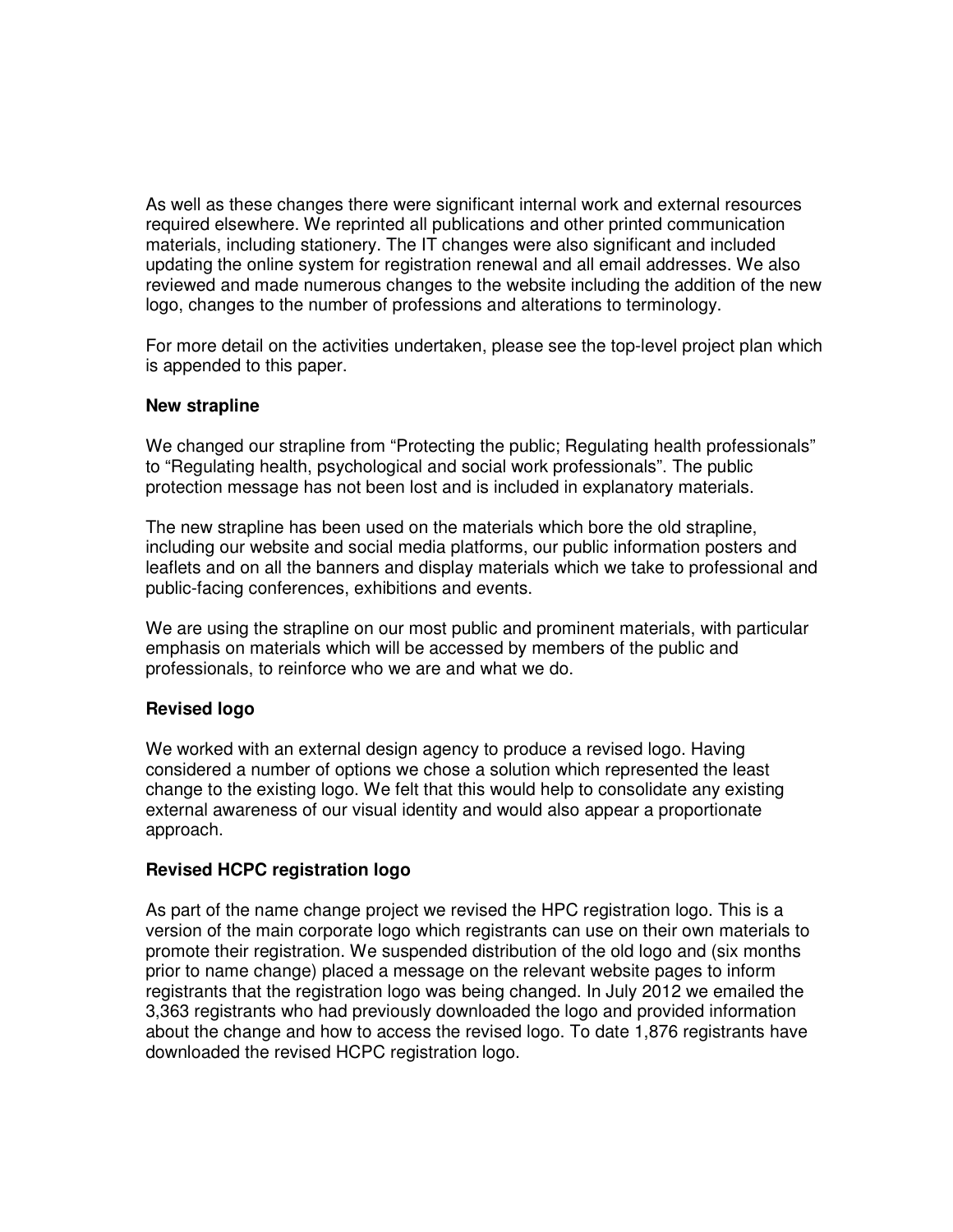### **Key communication activities**

The communication plan ran alongside the main project plan and communicated the name change to a range of internal and external stakeholders including employees, Council and committee members, Partners, Registrants, education providers, service users and members of the public, and professional bodies and other key external stakeholders. Key activities included:

- articles in HPC Update (internal enewsletter) and on intranet;
- a presentation at all-employee meeting (Tuesday 17 July 2012);
- articles in HPC In Focus (enewsletter);
- articles in Education Update (enewsletter for education providers);
- updated web pages (including FAQs in advance of name change and guidance on implementing the revised Registration logo);
- an email to Partners (with updated forms);
- an email to key external stakeholders including professional bodies and other regulators;
- news stories on internet (including 'spotlight' on home page from July 2012);
- briefings in presentations at Meet the HPC events and external conferences;
- briefings at meetings with professional bodies;
- social media updates (Facebook, Twitter, LinkedIn, HCPC blog); and
- a media release on name change to professional media (coverage included articles in BAPOmag, The Biomedical Scientist, Compass, Dietetics Today, Journal of Operating Department Practice, Journal of Paramedic Practice, Journal of Podiatric Medicine, Modern Gov, OT News, Podiatry Now and Professional Social Work).

We also produced an A5 flyer, titled We are changing our name, which was inserted with all correspondence from the organisation a month before the name change.

Our free public information materials (posters and leaflets) were updated as part of the project and these are being distributed to selected GP surgeries (waiting rooms) and pharmacies across the UK throughout October. We are also undertaking signposting work, and are contacting relevant organisations to advise of the name change.

### **Conclusion and lessons learned**

We received just seven complaints overall which related specifically to the name change. These were all from registrants and all related to the revised registration logo or not being given enough notice of the name change. Complainants were particularly concerned that they had not been given enough time to change materials in the time between the new logo being issued (in July 2012) and the name change (from 1 August 2012). In response to these concerns, we reassured registrants that there was no deadline for the discontinuation of the old registration logo or a requirement for registrants to change their marketing materials immediately.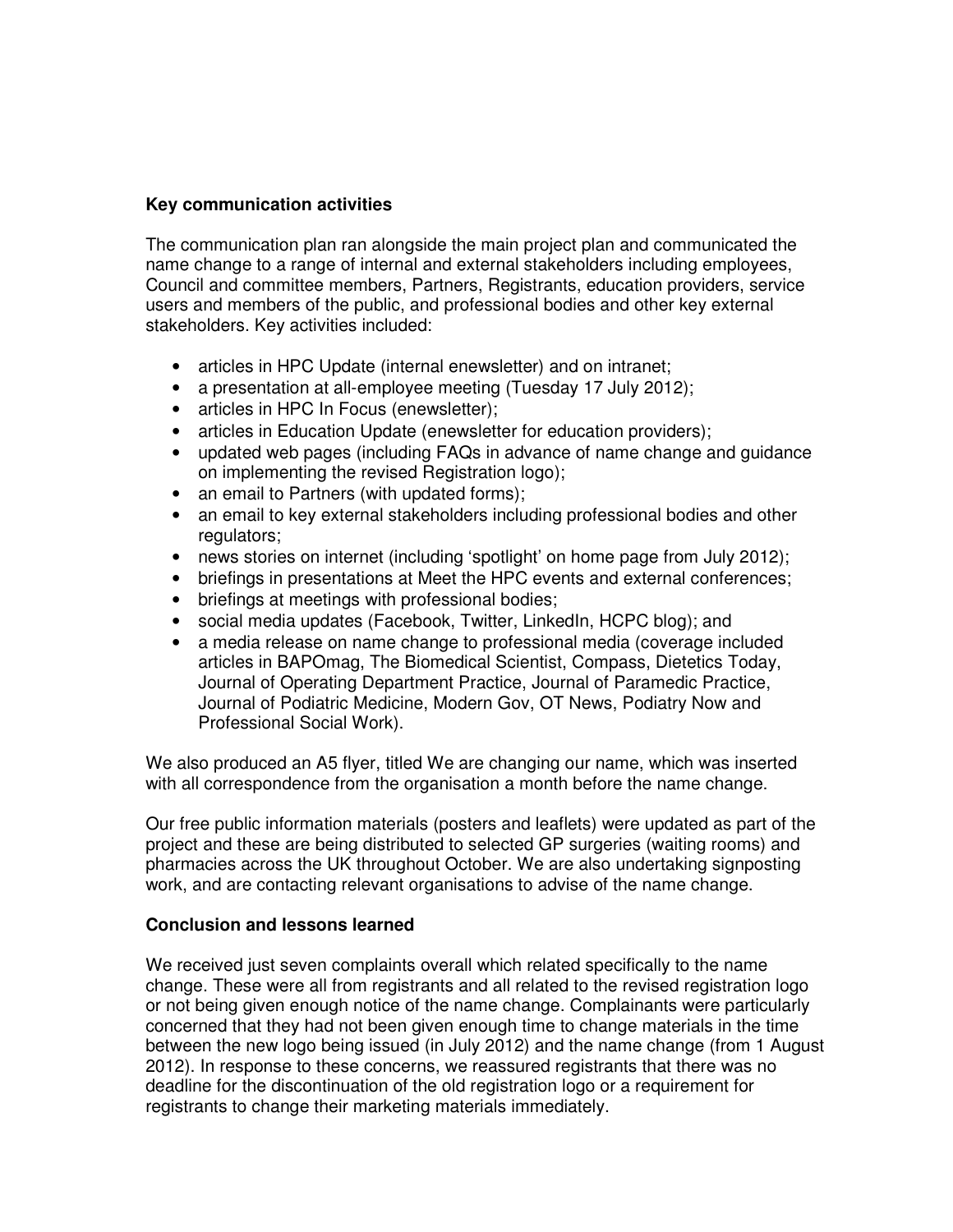Some internal and infrastructure activities are ongoing. However, the main objectives of the project have been achieved and all work was completed according to the project plan. The Project Team will meet for the last time on Monday 5 November 2012 to formally capture any learning points.

October 2012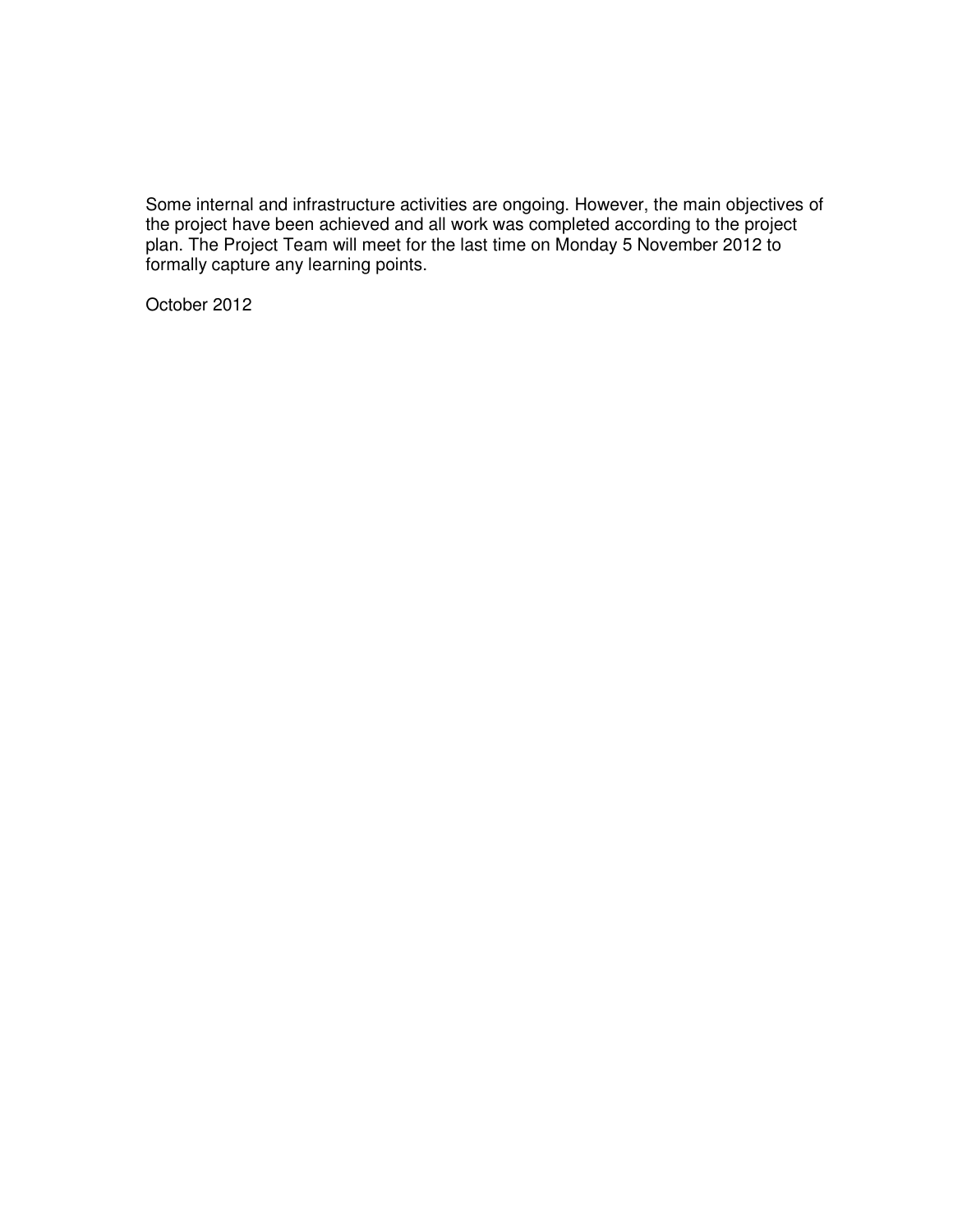| ID.            | O     | Task<br>Mode                | <b>Task Name</b>                                                                                                        | Duration   | Start                                 | Finish                    | er<br>27/12 | 01 April<br>14/03 | 21 June<br>11 September<br>21 February<br>01 August<br>11 January<br>22/04 08/07<br>$15/08$ 31/10<br>16/01<br>$02/04$   18/06   03/09   19/11  <br>04/02<br>30/05<br>23/09 |
|----------------|-------|-----------------------------|-------------------------------------------------------------------------------------------------------------------------|------------|---------------------------------------|---------------------------|-------------|-------------------|----------------------------------------------------------------------------------------------------------------------------------------------------------------------------|
| $\mathbf 0$    |       |                             | <b>New Name project</b>                                                                                                 | 402 days   |                                       | Wed 01/06/11 Mon 31/12/12 |             |                   |                                                                                                                                                                            |
| $\mathbf{1}$   |       | ان ال ال                    | <b>Project Initiation</b>                                                                                               |            | 237.88 days Wed 01/06/11 Fri 04/05/12 |                           |             |                   |                                                                                                                                                                            |
| $\overline{2}$ |       |                             | Define business owners and project team                                                                                 | 20 days    |                                       | Wed 01/06/11 Wed 29/06/11 |             |                   | Paul Nevin, Jonathan Jones, Jacqueline Ladds, Claire Reed, James Wilson                                                                                                    |
| $\overline{3}$ |       |                             | Compile cost gathering spreadsheet                                                                                      | 45 days    |                                       | Wed 29/06/11 Wed 31/08/11 |             |                   | Jonathan Jones, Paul Nevin                                                                                                                                                 |
| $\overline{4}$ |       | go ya ya ya ya ya ya ya ya  | Sign off cost gathering spreadsheet                                                                                     | 5 days     |                                       | Wed 31/08/11 Wed 07/09/11 |             |                   | <b>A Jacqueline Ladds, Jonathan Jones, Claire Reed, James Wilson, Paul Nevin</b>                                                                                           |
| 5              |       |                             | Compile activity and resource requirements                                                                              | 45 days    |                                       | Wed 07/09/11 Wed 09/11/11 |             |                   |                                                                                                                                                                            |
| 6              |       |                             | Sign off on activity and resource requirements                                                                          | 2 days     | Wed 09/11/11 Fri 11/11/11             |                           |             |                   |                                                                                                                                                                            |
| $\overline{7}$ |       |                             | Develop communications strategy                                                                                         | 60 days    |                                       | Fri 11/11/11 Wed 08/02/12 |             |                   | Jacqueline Ladds,Jonathan Jones,Paul Nevir                                                                                                                                 |
| 8              |       |                             | Finalise and sign off communications strategy                                                                           | 30 days    | Thu 01/03/12 Fri 20/04/12             |                           |             |                   | Jonathan Jones, Jacqueline Ladds                                                                                                                                           |
| 9              |       |                             | Develop quality plan                                                                                                    | 30 days    | Thu 08/03/12 Fri 20/04/12             |                           |             |                   | Jacqueline Ladds, Jonathan Jones                                                                                                                                           |
| 10             |       |                             | Finalise and sign off quality plan                                                                                      | 10 days    | Mon 23/04/12 Fri 04/05/12             |                           |             |                   | Jacqueline Ladds, Jonathan Jones, Claire Reed, Paul Nevin, James Wilson                                                                                                    |
| 11             |       |                             | Project Build: Programme of changes to external-facing 389 days<br>products                                             |            | Wed<br>01/06/11                       | Mon<br>10/12/12           |             |                   |                                                                                                                                                                            |
| 12             |       | B                           | Paper on name change for ETC drafted                                                                                    | 30 days    | Tue 03/01/12 Tue 14/02/12             |                           |             |                   | <b>Ionathan Jones</b>                                                                                                                                                      |
| 13             |       | 뎡                           | Meet with legal advisor re Intellectual Property issue 10 days                                                          |            |                                       | Wed 01/02/12 Wed 15/02/12 |             |                   | conathan Jones                                                                                                                                                             |
|                |       |                             | of registering logo                                                                                                     |            |                                       |                           |             |                   |                                                                                                                                                                            |
| 14             |       | B                           | Specify Requirements with Business Owners (finalised 1 day<br>logo, agreed wording for documents etc)                   |            |                                       | Mon 27/02/12 Tue 28/02/12 |             |                   | Paul Nevin, Jonathan Jones                                                                                                                                                 |
| 15             |       |                             | Paper on name change submitted to ETC                                                                                   | 1 day      |                                       | Mon 27/02/12 Tue 28/02/12 |             |                   | Jonathan Jones                                                                                                                                                             |
| 16             |       | <b>Bol</b> o                | Communications                                                                                                          | 389 days   |                                       | Wed 01/06/11 Mon 10/12/12 |             |                   |                                                                                                                                                                            |
| 17             |       | 뎡                           | <b>Visual Identity Changes</b>                                                                                          | 298 days   |                                       | Wed 01/06/11 Thu 02/08/12 |             |                   |                                                                                                                                                                            |
| 18             |       | 틩                           | Revise the organisation's visual identity<br>guidelines to incorporate a revised HPC<br>registration logo and strapline | 30 days    |                                       | Wed 01/06/11 Wed 13/07/11 |             |                   | Jonathan Jones, Jacqueline Ladds                                                                                                                                           |
| 19             |       |                             | Commission agency to redraw the logo                                                                                    | 20 days    |                                       | Wed 01/06/11 Wed 29/06/11 |             |                   | Jonathan Jones                                                                                                                                                             |
| 20             |       |                             | Redraw the registration logo                                                                                            | 30 days    |                                       | Wed 29/06/11 Wed 10/08/11 |             |                   | Jonathan Jones, Infinite Design                                                                                                                                            |
| 21             |       |                             | Make changes to Welsh identity                                                                                          | 30 days    |                                       | Wed 29/06/11 Wed 10/08/11 |             |                   | Jonathan Jones, Infinite Design                                                                                                                                            |
| 22             |       |                             | Refresh of visual identity                                                                                              | 30 days    |                                       | Wed 29/06/11 Wed 10/08/11 |             |                   | Jonathan Jones, Infinite Design                                                                                                                                            |
| 23             |       |                             | Reception Plasma TV changed and testing                                                                                 | 1 day      |                                       | Mon 23/07/12 Tue 24/07/12 |             |                   | <b>Tony Glazier</b>                                                                                                                                                        |
| 24             |       |                             | Reception Plasma TV goes live                                                                                           | 1 day      |                                       | Wed 01/08/12 Thu 02/08/12 |             |                   | Tony Glazier                                                                                                                                                               |
| 25             |       |                             | <b>Procure New Banners</b>                                                                                              | 35 days    |                                       | Mon 11/06/12 Mon 30/07/12 |             |                   |                                                                                                                                                                            |
| 26             |       | <b>Do Do Do Do Do Do Do</b> | Engage with Infinite Design                                                                                             | 5 days     |                                       | Mon 11/06/12 Mon 18/06/12 |             |                   | <b>B. Susan Carini,Jonathan Jor</b> les                                                                                                                                    |
| 27             | lii i | 5                           | Make changes                                                                                                            | 5 days     |                                       | Mon 18/06/12 Mon 25/06/12 |             |                   | Jonathan Jones, Susan Carini                                                                                                                                               |
| 28             |       | B                           | Review new banner design (up to four cycles of<br>review and revision)                                                  | 20 days    |                                       | Mon 25/06/12 Mon 23/07/12 |             |                   | Infinite Design, Susan Carini, Jonathan Jones                                                                                                                              |
| 29             |       |                             | Infinite Design make revisions                                                                                          | 20 days    |                                       | Mon 25/06/12 Mon 23/07/12 |             |                   | <b>Anfinite Design</b>                                                                                                                                                     |
| 30             |       |                             | Sign off on changes                                                                                                     | 5 days     |                                       | Mon 23/07/12 Mon 30/07/12 |             |                   | Jonathan Jones, Susan Carini, Jacqueline Ladds                                                                                                                             |
| 31             |       | @مام @ما                    | <b>HPC Branded Products</b>                                                                                             | 57.88 days | Wed 06/06/12 Fri 24/08/12             |                           |             |                   |                                                                                                                                                                            |
| 32             |       |                             | Engage with Bown Enterprises re Conference<br>Bags                                                                      | 5 days     |                                       | Wed 06/06/12 Wed 13/06/12 |             |                   | <b>B</b> , Susan Carini                                                                                                                                                    |
| 33             |       | B                           | Engage with All Wag Promotions Limited re<br>branded table cloths for events                                            | 5 days     |                                       | Wed 06/06/12 Wed 13/06/12 |             |                   | <b>B</b> Susan Carini                                                                                                                                                      |
| 34             |       | B                           | Engage with Pitlane Promotions Limited re Pens, 5 days<br>Pencils, Post-its, Umbrellas                                  |            |                                       | Wed 06/06/12 Wed 13/06/12 |             |                   | Susan Carini                                                                                                                                                               |
| 35             |       | B                           | Suppliers make changes                                                                                                  | 15 days    |                                       | Wed 13/06/12 Wed 04/07/12 |             |                   |                                                                                                                                                                            |
| 36             |       | 밍                           | Engage with Bown Enterprises re Cotton Event<br>Bags                                                                    | 5 days     | Mon 30/07/12 Fri 03/08/12             |                           |             |                   | <mark>n</mark> Susan Car <mark>i</mark> ni                                                                                                                                 |
| 37             |       |                             | Suppliers make changes                                                                                                  | 15 days    | Mon 06/08/12 Fri 24/08/12             |                           |             |                   |                                                                                                                                                                            |
| 38             |       | الموالم الم                 | Sign off on changes and goods received                                                                                  | 5 days     |                                       | Wed 04/07/12 Wed 11/07/12 |             |                   | Susan Carini                                                                                                                                                               |
| 39             |       |                             | <b>Mailings to stakeholders</b>                                                                                         | 66 days    |                                       | Tue 01/05/12 Mon 06/08/12 |             |                   |                                                                                                                                                                            |
| 40             |       | 딩                           | Guidance on change of main corporate logo<br>released to education providers                                            | 10 days    |                                       | Tue 01/05/12 Wed 16/05/12 |             |                   | Jonathan Jones                                                                                                                                                             |
|                |       |                             |                                                                                                                         |            |                                       |                           |             |                   |                                                                                                                                                                            |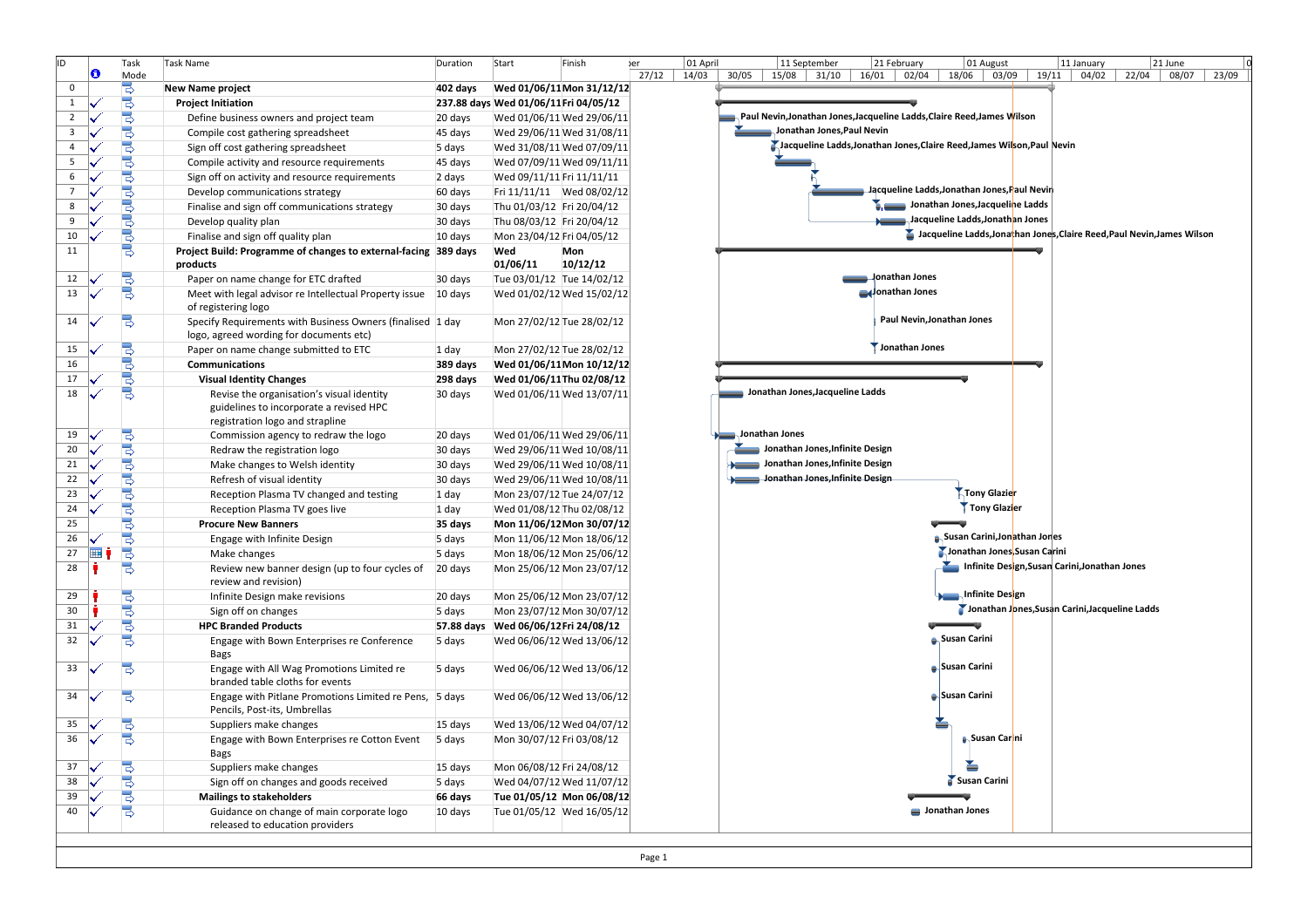| ID | O | Task                     | Task Name                                                                                                                       | Duration | Start                                | Finish | er    | 01 April |                | 11 September | 21 February    | 01 August                               | 11 January                                               | 21 June                                  |
|----|---|--------------------------|---------------------------------------------------------------------------------------------------------------------------------|----------|--------------------------------------|--------|-------|----------|----------------|--------------|----------------|-----------------------------------------|----------------------------------------------------------|------------------------------------------|
| 41 |   | Mode                     | Stakeholder emails sent                                                                                                         | 5 days   | Mon 09/07/12 Mon 16/07/12            |        | 27/12 | 14/03    | 15/08<br>30/05 | 31/10        | 16/01<br>02/04 | 18/06<br>Jonathan Jones                 | 03/09   19/11   04/02                                    | 22/04<br>08/07<br>23/09                  |
| 42 |   | Ş                        | Contact Registrants who have downloaded the                                                                                     | 5 days   | Mon 09/07/12 Mon 16/07/12            |        |       |          |                |              |                | <b>De</b> Jonathan Jones, Daniel Knight |                                                          |                                          |
|    |   |                          | registration logo to inform them that this has<br>changed                                                                       |          |                                      |        |       |          |                |              |                |                                         |                                                          |                                          |
| 43 |   | B                        | Change name with international organisations<br>HPC is members of - such as IAMRA and CLEAR.                                    | 20 days  | Mon 09/07/12 Mon 06/08/12            |        |       |          |                |              |                | Daniel Knight                           |                                                          |                                          |
| 44 |   | 밓                        | <b>Website Changes</b>                                                                                                          | 174 days | Mon 02/04/12 Mon 10/12/12            |        |       |          |                |              |                |                                         |                                                          |                                          |
| 45 |   | 뎡                        | HCPC domains to go live and point to existing<br><b>HPC</b> website                                                             | 18 days  | Mon 02/04/12 Mon 30/04/12            |        |       |          |                |              |                | Tony Glazier, Rick Welsby               |                                                          |                                          |
| 46 |   | 밓                        | Online registration portal (logo and metadata)                                                                                  | 10 days  | Mon 16/04/12 Mon 30/04/12            |        |       |          |                |              |                | DSL, Paul Nevin                         |                                                          |                                          |
| 47 |   | 뎡                        | New registration logo request form and facility to 10 days<br>download new logo                                                 |          | Wed 06/06/12 Tue 19/06/12            |        |       |          |                |              |                |                                         | Tony Glazier, Daniel Knight, Jason Roth, Richard Watling |                                          |
| 48 |   |                          | Main website (logo amends throughout)                                                                                           | 5 days   | Tue 31/07/12 Tue 07/08/12            |        |       |          |                |              |                |                                         | Tony Glazier, Rick Welsby, Daniel Knight                 |                                          |
| 49 |   | ⊪و∎و                     | Main website (content)                                                                                                          | 20 days  | Tue 31/07/12 Wed 29/08/12            |        |       |          |                |              |                |                                         |                                                          |                                          |
| 50 |   | 뎡                        | Main website (headers and footers and html<br>metadata)                                                                         | 5 days   | Tue 31/07/12 Tue 07/08/12            |        |       |          |                |              |                |                                         | <b>Tony Glazier, Rick Welsby, Daniel Knight</b> (        |                                          |
| 51 |   |                          | TV section of main HPC website (logo)                                                                                           | 5 days   | Tue 31/07/12 Tue 07/08/12            |        |       |          |                |              |                | <b>an</b> Tony Glazier, Daniel Knight   |                                                          |                                          |
| 52 |   | <b>Do Do Do Do Do Do</b> | TV section of main HPC website (metadata)                                                                                       | 5 days   | Tue 31/07/12 Tue 07/08/12            |        |       |          |                |              |                |                                         | <b>G</b> Tony Glazier, Rick Welsby, Daniel Knight        |                                          |
| 53 |   |                          | HPCheck (logo)                                                                                                                  | 5 days   | Tue 31/07/12 Tue 07/08/12            |        |       |          |                |              |                |                                         | <b>Tony Glazier, Rick Welsby, Daniel Knight</b>          |                                          |
| 54 |   |                          | Health Regulation Worldwide (logo)                                                                                              | 5 days   | Tue 31/07/12 Tue 07/08/12            |        |       |          |                |              |                | <b>a</b> Tony Glazier, Daniel Knight    |                                                          |                                          |
| 55 |   |                          | CMS (logo)                                                                                                                      | 5 days   | Tue 31/07/12 Tue 07/08/12            |        |       |          |                |              |                | <b>ng</b> Tony Glazier, Daniel Knight   |                                                          |                                          |
| 56 |   |                          | <b>HPCheck (content)</b>                                                                                                        | 5 days   | Tue 31/07/12 Tue 07/08/12            |        |       |          |                |              |                | <b>Tony Glazier,Daniel Knight</b> –     |                                                          |                                          |
| 57 |   |                          | Health Regulation Worldwide (content)                                                                                           | 5 days   | Tue 31/07/12 Tue 07/08/12            |        |       |          |                |              |                | <b>De</b> Tony Glazier, Daniel Knight   |                                                          |                                          |
| 58 |   | 틩                        | iPhone app (logo on splash screen only and text 10 days<br>amends)                                                              |          | Tue 31/07/12 Tue 14/08/12            |        |       |          |                |              |                |                                         | Tony Glazier, Daniel Knight, Mubaloo, Guy Gaskins        |                                          |
| 59 |   | B                        | Online Trust Register (Multiple Search Register) 5 days                                                                         |          | Tue 31/07/12 Tue 07/08/12            |        |       |          |                |              |                | <b>Daniel Knight, Tony Glazier</b> ـ    |                                                          |                                          |
| 60 |   | B                        | Online registration portal (content not previously 5 days<br>amended by DSL)                                                    |          | Tue 31/07/12 Tue 07/08/12            |        |       |          |                |              |                |                                         | <b>Tony Glazier, James Wilson, Daniel Knight</b>         |                                          |
| 61 |   | 밓                        | New registration logo request form goes live                                                                                    | 1 day    | Mon 16/07/12 Tue 17/07/12            |        |       |          |                |              |                |                                         |                                                          |                                          |
| 62 |   | 뎡                        | Online registration portal (logo and metadata)<br>goes live                                                                     | 5 days   | Mon 30/07/12 Mon 06/08/12            |        |       |          |                |              |                | <b>DSL, Paul Nevin</b>                  |                                                          |                                          |
| 63 |   | B                        | HPC blog (logo)                                                                                                                 | 1 day    | Wed 01/08/12 Thu 02/08/12            |        |       |          |                |              |                | <b>Tony Glazier, Daniel Knight</b>      |                                                          |                                          |
| 64 |   | j<br>R                   | HPCheck (domain name)                                                                                                           | 5 days   | Mon 03/12/12 Mon 10/12/12            |        |       |          |                |              |                |                                         |                                                          | Tony Glazier, Rick Welsby, Daniel Knight |
| 65 |   |                          | <b>Publications Amended</b>                                                                                                     |          | 79.13 days Tue 03/04/12 Mon 30/07/12 |        |       |          |                |              |                |                                         |                                                          |                                          |
| 66 |   | 링                        | Ensure storage facilities available for publications 31 days<br>(HPC and HCPC)                                                  |          | Tue 03/04/12 Fri 18/05/12            |        |       |          |                |              |                | Jonathan Jones, Daniel Knight           |                                                          |                                          |
| 67 |   |                          | Provide Purbrooks with amendments for<br>Standards                                                                              | 11 days  | Wed 02/05/12 Fri 18/05/12            |        |       |          |                |              |                | Daniel Knight, Jonathan Jones           |                                                          |                                          |
| 68 |   | B                        | Standards processed and received                                                                                                | 19 days  | Fri 18/05/12 Mon 18/06/12            |        |       |          |                |              |                | Jonathan Jones, Daniel Knight           |                                                          |                                          |
| 69 |   | 딩                        | Provide Purbrooks with requirements for Public 7 days<br>Awareness Campaigns and FtP publications                               |          | Wed 02/05/12 Fri 11/05/12            |        |       |          |                |              |                | <b>B</b> Daniel Knight, Jonathan Jones  |                                                          |                                          |
| 70 |   | B                        | Public Awareness Campaigns and FtP<br>publications processed and received                                                       | 18 days  | Mon 14/05/12 Fri 08/06/12            |        |       |          |                |              |                | Jonathan Jones, Daniel Knight           |                                                          |                                          |
| 71 |   | 73                       | Provide Purbrooks with requirements for<br>Education and Guidance, Information for<br>Employers, Information for Journalists    | 8 days   | Fri 01/06/12    Fri 15/06/12         |        |       |          |                |              |                | Daniel Knight, Jonathan Jones           |                                                          |                                          |
| 72 |   |                          | Education and Guidance/Policy publications,<br>Information for Employers, Information for<br>Journalists processed and received | 20 days  | Mon 18/06/12 Fri 13/07/12            |        |       |          |                |              |                | Jonathan Jones, Danie Knight            |                                                          |                                          |
| 73 |   | 밓                        | Sign off on amended publications                                                                                                | 10 days  | Mon 16/07/12 Mon 30/07/12            |        |       |          |                |              |                |                                         | Jonathan Jones, Jacqueline Ladds                         |                                          |
| 74 |   | Ś                        | <b>Stationery</b>                                                                                                               | 63 days  | Tue 01/05/12 Wed 01/08/12            |        |       |          |                |              |                |                                         |                                                          |                                          |
|    |   |                          |                                                                                                                                 |          |                                      |        |       |          |                |              |                |                                         |                                                          |                                          |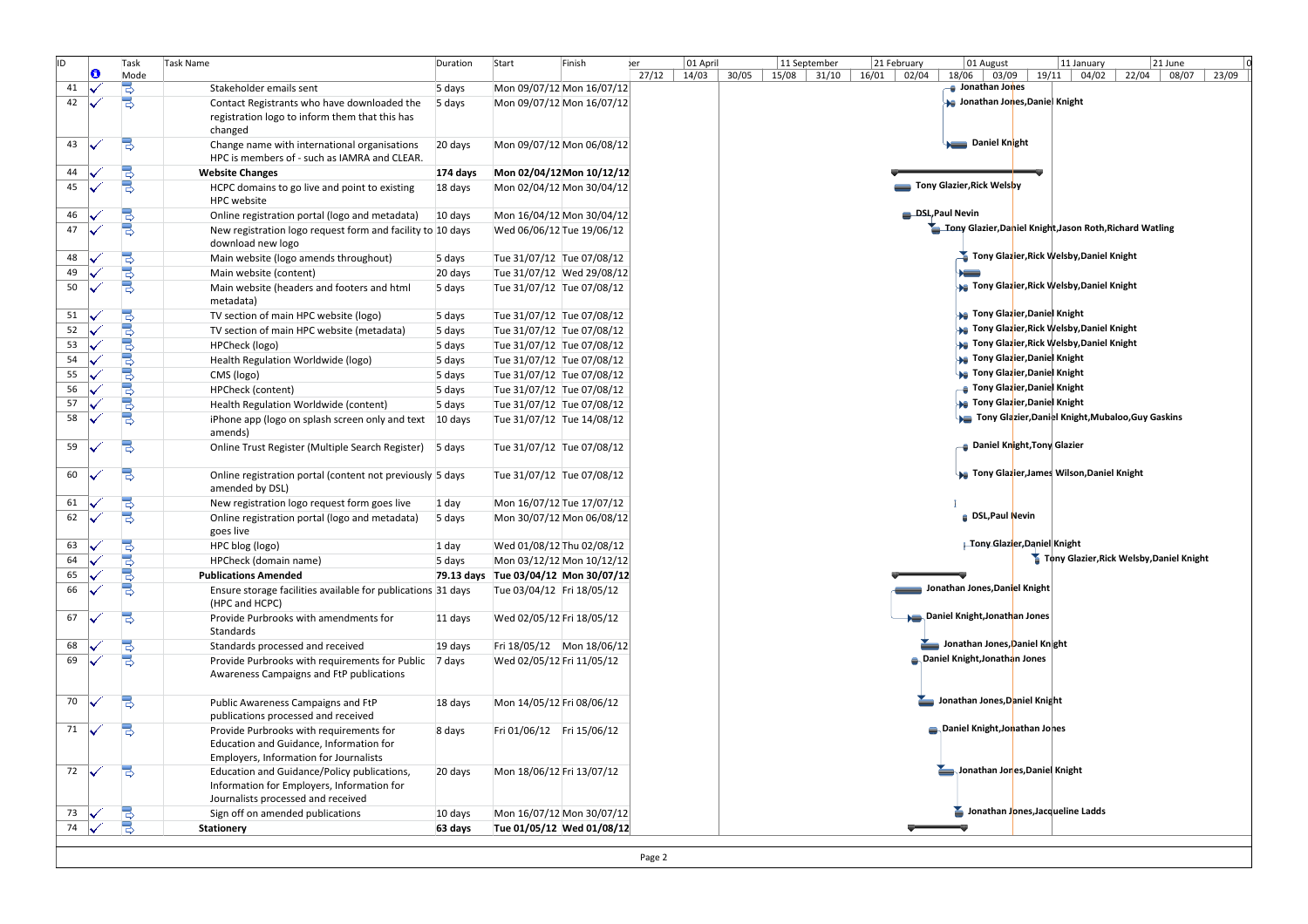| lıd           |   | Task        | Task Name                                                  | Duration | Start                                 | Finish                    | 01 April       | 21 June                                                                                                                                                         |
|---------------|---|-------------|------------------------------------------------------------|----------|---------------------------------------|---------------------------|----------------|-----------------------------------------------------------------------------------------------------------------------------------------------------------------|
|               | O | Mode        |                                                            |          |                                       |                           | 27/12<br>14/03 | 11 September<br>11 January<br>21 February<br>01 August<br>30/05<br>02/04<br>19/11<br>22/04<br>08/07<br>23/09<br>15/08 31/10<br>16/01<br>18/06<br>03/09<br>04/02 |
| 75            |   | B           | Name change flyer / leaflet                                | 20 days  |                                       | Tue 01/05/12 Wed 30/05/12 |                | Jonathan Jones                                                                                                                                                  |
| 76            |   | 틩           | Provide Purbrooks with amendments for                      | 5 days   |                                       | Wed 06/06/12 Wed 13/06/12 |                | Jonathan Jones, Daniel Knight                                                                                                                                   |
|               |   |             | stationery changes                                         |          |                                       |                           |                |                                                                                                                                                                 |
| 77            |   | 몽           | Changes made to Letterhead x60,000 (general)               | 15 days  |                                       | Wed 13/06/12 Wed 04/07/12 |                | Jonathan Jones, Daniel Knight, Purbrooks                                                                                                                        |
| 78            |   | 官           | Changes made to Letterhead x250,000                        | 15 days  |                                       | Wed 13/06/12 Wed 04/07/12 |                | Jonathan Jones, Daniel Knight, Purbrooks                                                                                                                        |
|               |   |             | (Registrations)                                            |          |                                       |                           |                |                                                                                                                                                                 |
| 79            |   | 믱           | Changes made to Letterhead x20,000 (FTP)                   | 15 days  |                                       | Wed 13/06/12 Wed 04/07/12 |                | Jonathan Jones, Daniel Knight, Purbrooks                                                                                                                        |
| 80            |   | s           | Changes made to Letterhead x10,000 (Welsh /                | 15 days  |                                       | Wed 13/06/12 Wed 04/07/12 |                | Jonathan Jones, Daniel Knight, Purbrooks                                                                                                                        |
|               |   |             | bilingual)                                                 |          |                                       |                           |                |                                                                                                                                                                 |
| 81            |   | B           | Changes made to Business cards x75 names x200 15 days      |          |                                       | Wed 13/06/12 Wed 04/07/12 |                | Jonathan Jones, Daniel Knight, Purbrooks                                                                                                                        |
|               |   |             |                                                            |          |                                       |                           |                |                                                                                                                                                                 |
| 82            |   | 믱           | Changes made to Feedback forms for meeting                 | 15 days  |                                       | Wed 13/06/12 Wed 04/07/12 |                | Jonathan Jones, Daniel Knight, Purbrooks                                                                                                                        |
|               |   |             | rooms x1,500                                               |          |                                       |                           |                |                                                                                                                                                                 |
| 83            |   | B           | Changes made to Compliment slips                           | 15 days  |                                       | Wed 13/06/12 Wed 04/07/12 |                | Jonathan Jones, Daniel Knight, Purbrooks                                                                                                                        |
| 84            |   | .∎م∎م       | Amended documents delivered and signed off                 | 4 days   |                                       | Thu 26/07/12 Wed 01/08/12 |                | Jonathan Jones, Dariel Knight                                                                                                                                   |
| 85            |   |             | Other changes                                              | 2 days   |                                       | Tue 31/07/12 Thu 02/08/12 |                |                                                                                                                                                                 |
| 86            |   |             | Internal telephone messages in department                  | 2 days   | Tue 31/07/12 Thu 02/08/12             |                           |                | → Jonathan Jones                                                                                                                                                |
| 87            |   |             | Individual email signatures in department                  | 2 days   | Tue 31/07/12 Thu 02/08/12             |                           |                | Jonathan Jones                                                                                                                                                  |
| 88            |   | 3<br>S      | Education                                                  |          | 147.13 days Tue 03/01/12 Thu 02/08/12 |                           |                |                                                                                                                                                                 |
| 89            |   | B           | Education communicate name change to education 20 days     |          |                                       | Tue 03/01/12 Mon 30/01/12 |                | Tracey Samuel-Smith                                                                                                                                             |
|               |   |             | providers through emailed articles                         |          |                                       |                           |                |                                                                                                                                                                 |
| 90            |   | B           | Education communicate name change to education 20 days     |          | Tue 01/05/12 Tue 29/05/12             |                           |                | Tracey Samuel-Smith                                                                                                                                             |
|               |   |             | providers through emailed articles                         |          |                                       |                           |                |                                                                                                                                                                 |
| 91            |   | B           | Change Approval process documents - standard               | 40 days  |                                       | Tue 08/05/12 Wed 04/07/12 |                | <b>Tracey Samuel-Smith</b> Tracey Samuel Smith                                                                                                                  |
|               |   |             | forms, guidance notes and letters/emails (approx.          |          |                                       |                           |                |                                                                                                                                                                 |
|               |   |             | 100 documents)                                             |          |                                       |                           |                |                                                                                                                                                                 |
| 92            |   | 몽           | Change Annual monitoring process documents -               | 40 days  |                                       | Tue 08/05/12 Wed 04/07/12 |                | Tracey Samue <mark>l</mark> -Smith                                                                                                                              |
|               |   |             | standard forms, guidance notes and letters/emails          |          |                                       |                           |                |                                                                                                                                                                 |
|               |   |             | (approx. 50 documents)                                     |          |                                       |                           |                |                                                                                                                                                                 |
| 93            |   | B           | Change Major change process documents -                    | 40 days  |                                       | Tue 08/05/12 Wed 04/07/12 |                | Tracey Samuel-Smith                                                                                                                                             |
|               |   |             | standard forms, guidance notes and letters/emails          |          |                                       |                           |                |                                                                                                                                                                 |
|               |   |             | (approx. 50 documents)                                     |          |                                       |                           |                |                                                                                                                                                                 |
| 94            |   |             | Change Complaints process - standard forms,                | 40 days  |                                       | Tue 08/05/12 Wed 04/07/12 |                | <b>Example 3</b> Tracey Samuel-Smith                                                                                                                            |
|               |   |             | guidance notes and letters/emails (approx. 30              |          |                                       |                           |                |                                                                                                                                                                 |
|               |   |             | documents)                                                 |          |                                       |                           |                |                                                                                                                                                                 |
| 95            |   | 73          | Miscellaneous internal documents - induction               | 40 days  |                                       | Tue 08/05/12 Wed 04/07/12 |                | Tracey Samuel-Smith                                                                                                                                             |
|               |   |             | forms and handbook (5 documents)                           |          |                                       |                           |                |                                                                                                                                                                 |
| 96            |   | B           | General guidance documents for education                   | 40 days  |                                       | Tue 08/05/12 Wed 04/07/12 |                | Tracey Samuel-Smith                                                                                                                                             |
|               |   |             | providers - including age discrimination, FAQs,            |          |                                       |                           |                |                                                                                                                                                                 |
|               |   |             | overseas approval (5 documents)                            |          |                                       |                           |                |                                                                                                                                                                 |
| 97            |   | B           | Education in-box standard templates (15 stationery 40 days |          |                                       | Tue 08/05/12 Wed 04/07/12 |                | <b>Tracey Samuel-Smith</b>                                                                                                                                      |
|               |   |             | emails)                                                    |          |                                       |                           |                |                                                                                                                                                                 |
| 98            |   | 몽           | Sign off on changes                                        | 5 days   |                                       | Thu 05/07/12 Wed 11/07/12 |                | Abi Gorringe, Tracey Samuel-Smith                                                                                                                               |
| 99            |   | Š           | Other changes                                              | 2 days   |                                       | Tue 31/07/12 Thu 02/08/12 |                |                                                                                                                                                                 |
| 100           |   |             | Internal telephone messages in department                  | 2 days   | Tue 31/07/12 Thu 02/08/12             |                           |                | — Tracey Sar <mark>nuel-Smit</mark> h                                                                                                                           |
| 101 $\sqrt$   |   | 뎡           | Individual email signatures in department                  | 2 days   | Tue 31/07/12 Thu 02/08/12             |                           |                | <b>W</b> Tracey Sarnuel-Smith                                                                                                                                   |
| 102           |   | 밓           | <b>Facilities</b>                                          | 105 days | Thu 01/03/12 Thu 02/08/12             |                           |                |                                                                                                                                                                 |
| 103           |   | Б           | Confirm Business Card requirements with HPC users 20 days  |          |                                       | Thu 01/03/12 Thu 29/03/12 |                | Steve Hall                                                                                                                                                      |
|               |   |             |                                                            |          |                                       |                           |                |                                                                                                                                                                 |
| 104           |   | <b>Bolo</b> | Engage with Suppliers re infrastructure changes            | 10 days  | Mon 23/04/12 Tue 08/05/12             |                           |                | Steve Hall                                                                                                                                                      |
| 105           |   |             | Order external nameplates                                  | 5 days   | Tue 08/05/12 Tue 15/05/12             |                           |                | Steve Hall                                                                                                                                                      |
| 106           |   | 밍           | External nameplates built                                  | 20 days  | Tue 15/05/12 Thu 14/06/12             |                           |                | Steve Hall, WayFinder                                                                                                                                           |
| 107 $\sqrt{}$ |   | B           | External nameplates received                               | 5 days   | Thu 14/06/12 Thu 21/06/12             |                           |                | Steve Hall                                                                                                                                                      |
|               |   |             |                                                            |          |                                       |                           |                |                                                                                                                                                                 |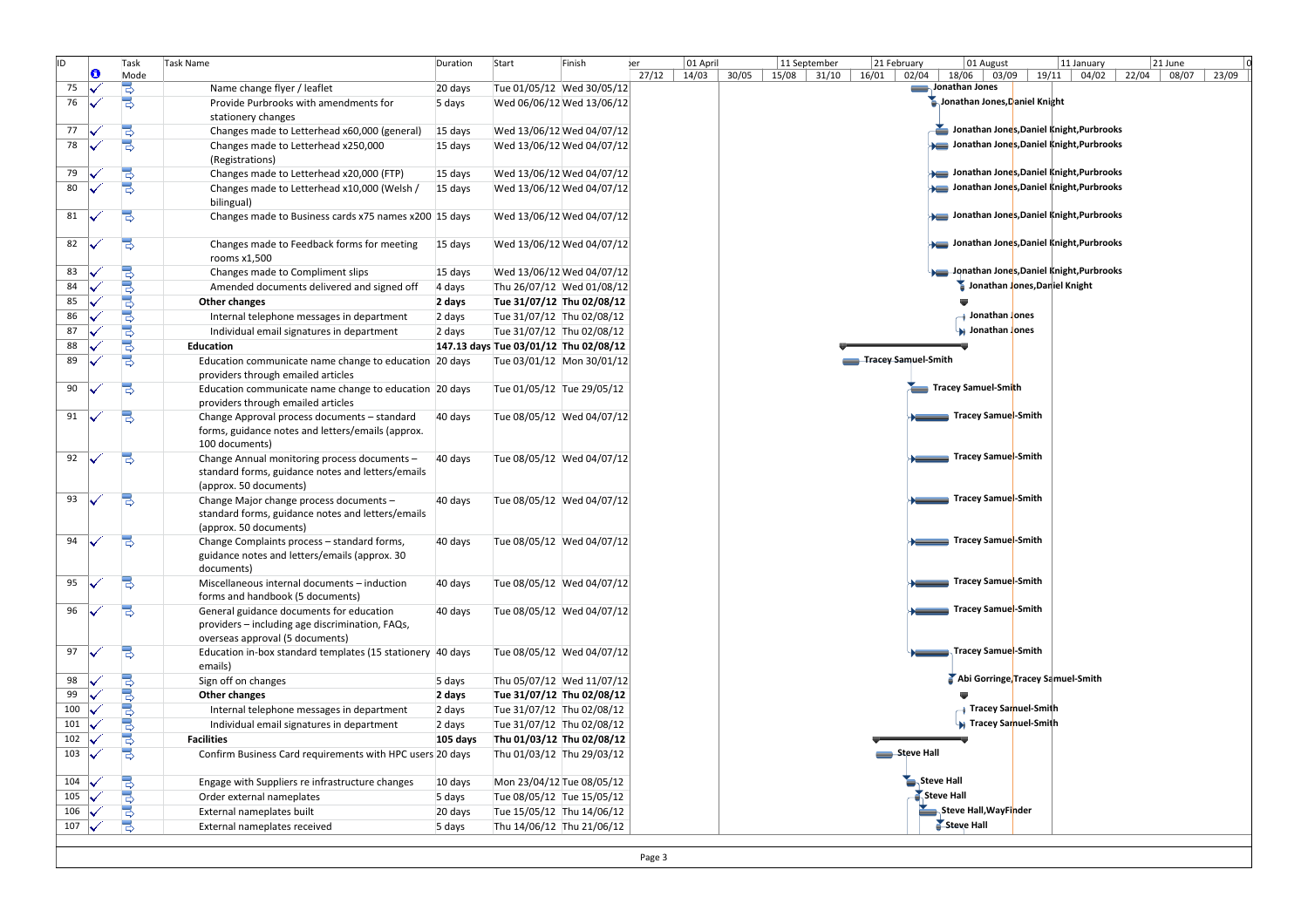| ID. | O              | Task                  | <b>Task Name</b>                                                                                                                                 | Duration | Start                     | Finish | er          | 01 April |       | 11 September | 21 February |                           | 01 August                               | 11 January  | 21 June |       |       |
|-----|----------------|-----------------------|--------------------------------------------------------------------------------------------------------------------------------------------------|----------|---------------------------|--------|-------------|----------|-------|--------------|-------------|---------------------------|-----------------------------------------|-------------|---------|-------|-------|
| 108 | ✓              | Mode                  | External nameplates installed                                                                                                                    | 1 day    | Tue 31/07/12 Wed 01/08/12 |        | 27/12 14/03 |          | 30/05 | 15/08 31/10  | 16/01       | 02/04<br>18/06            | 03/09<br>Steve Hall                     | 19/11 04/02 | 22/04   | 08/07 | 23/09 |
| 109 | M              | 5<br>5                | Order 3D logos x2 (reception and rear doors)                                                                                                     | 5 days   | Tue 08/05/12 Tue 15/05/12 |        |             |          |       |              |             | Steve Hall                |                                         |             |         |       |       |
| 110 | ✓              |                       | 3D logos x2 (reception and rear doors) built                                                                                                     | 20 days  | Tue 15/05/12 Thu 14/06/12 |        |             |          |       |              |             |                           | Steve Hall, WayFinder                   |             |         |       |       |
| 111 | ✓              | بالولو                | 3D logos x2 (reception and rear doors) received                                                                                                  | 5 days   | Thu 14/06/12 Thu 21/06/12 |        |             |          |       |              |             | Steve Hall                |                                         |             |         |       |       |
| 112 |                |                       | 3D logos x2 installed                                                                                                                            | 1 day    | Tue 31/07/12 Wed 01/08/12 |        |             |          |       |              |             |                           | Steve Hall                              |             |         |       |       |
| 113 |                | alal.                 | Order manifestation to waiting room glazed                                                                                                       | 5 days   | Tue 08/05/12 Tue 15/05/12 |        |             |          |       |              |             | <b>An</b> Steve Hall      |                                         |             |         |       |       |
|     |                |                       | partition (and those elsewhere in building inc.<br>Room H)                                                                                       |          |                           |        |             |          |       |              |             |                           |                                         |             |         |       |       |
| 114 |                | B                     | Manifestation to waiting room glazed partition (and 20 days<br>those elsewhere in building inc. Room B, Room H,<br>Reception Waiting Room) built |          | Tue 15/05/12 Thu 14/06/12 |        |             |          |       |              |             |                           | Steve Hall, WayFinder                   |             |         |       |       |
| 115 | ✓              | B                     | Manifestation to waiting room glazed partition (and 5 days<br>those elsewhere in building inc. Room H) received                                  |          | Thu 14/06/12 Thu 21/06/12 |        |             |          |       |              |             | Steve Hall                |                                         |             |         |       |       |
| 116 |                | B                     | Manifestation to waiting room glazed partition (and 1 day<br>those elsewhere in building inc. Room H) installed                                  |          | Tue 31/07/12 Wed 01/08/12 |        |             |          |       |              |             |                           | Steve Hall, WayFinder                   |             |         |       |       |
| 117 |                | الوالۍ                | Engage with Suppliers re visitor passes                                                                                                          | 10 days  | Tue 01/05/12 Wed 16/05/12 |        |             |          |       |              |             |                           | Sylvia Armstrong, Steve Hall, Purbrooks |             |         |       |       |
| 118 |                |                       | Changes made to visitor passes (standard carriages) 20 days                                                                                      |          | Wed 16/05/12 Fri 15/06/12 |        |             |          |       |              |             |                           | Steve Hall, Sylvia Armstrong, Purbrooks |             |         |       |       |
| 119 |                | ֍ՠ֍ՠ֍ՠ֍ՠ֍             | Changes made to visitor passes (HPC new pass)                                                                                                    | 20 days  | Wed 16/05/12 Fri 15/06/12 |        |             |          |       |              |             |                           | Steve Hall, Sylvia Armstrong            |             |         |       |       |
| 120 |                |                       | Changes made to visitor passes (proof creation)                                                                                                  | 20 days  | Wed 16/05/12 Fri 15/06/12 |        |             |          |       |              |             |                           | Steve Hall, Sylvia Armstrong            |             |         |       |       |
| 121 |                |                       | Changes to visitor passes signed off                                                                                                             | 5 days   | Fri 15/06/12 Fri 22/06/12 |        |             |          |       |              |             |                           | Steve Hall, Sylvia Armstrong            |             |         |       |       |
| 122 | M              |                       | Franking machine logo changed                                                                                                                    | 20 days  | Mon 23/04/12 Tue 22/05/12 |        |             |          |       |              |             |                           | Chris White, Steve Hall, Frama          |             |         |       |       |
| 123 |                |                       | Order statutory CCTV signs x2                                                                                                                    | 10 days  | Tue 01/05/12 Wed 16/05/12 |        |             |          |       |              |             |                           | Steve Hall, Seton Signs                 |             |         |       |       |
| 124 |                |                       | Statutory CCTV signed installed                                                                                                                  | 1 day    | Tue 31/07/12 Wed 01/08/12 |        |             |          |       |              |             |                           |                                         |             |         |       |       |
| 125 |                | Ś                     | Change fax machine HCPC header identification<br>(other departments will need to amend their own<br>fax machines)                                | 40 days  | Tue 01/05/12 Fri 29/06/12 |        |             |          |       |              |             |                           | Steve Hall, Rick Welsby                 |             |         |       |       |
| 126 |                | B                     | Make changes to messages on reception and<br>Registration telephone systems                                                                      | 10 days  | Mon 02/07/12 Mon 16/07/12 |        |             |          |       |              |             |                           | James Wilson, Rick Welsby               |             |         |       |       |
| 127 |                | والمواموالم           | Other changes                                                                                                                                    | 2 days   | Tue 31/07/12 Thu 02/08/12 |        |             |          |       |              |             |                           |                                         |             |         |       |       |
| 128 | ✓              |                       | Internal telephone messages in department                                                                                                        | 2 days   | Tue 31/07/12 Thu 02/08/12 |        |             |          |       |              |             |                           | → Steve Hall                            |             |         |       |       |
| 129 | ✓              |                       | Individual email signatures in department                                                                                                        | 2 days   | Tue 31/07/12 Thu 02/08/12 |        |             |          |       |              |             |                           | <b>K</b> Steve Hall                     |             |         |       |       |
| 130 |                |                       | <b>Finance</b>                                                                                                                                   | 105 days | Thu 15/03/12 Thu 16/08/12 |        |             |          |       |              |             |                           |                                         |             |         |       |       |
| 131 | V              | 뎡                     | <b>Make Legally Required Changes</b>                                                                                                             | 84 days  | Thu 15/03/12 Wed 18/07/12 |        |             |          |       |              |             |                           |                                         |             |         |       |       |
| 132 | ✓              | 뎡                     | Paper to F&R Committee setting out name<br>changes                                                                                               | 1 day    | Thu 15/03/12 Fri 16/03/12 |        |             |          |       |              |             | <b>L-Charlotte Milner</b> |                                         |             |         |       |       |
| 133 |                | B                     | BACS account to change the Direct Debit<br>Instruction (DDI) to be collected in the new name<br>and change the DDI mandates                      | 40 days  | Tue 01/05/12 Fri 29/06/12 |        |             |          |       |              |             |                           | Charlotte Milner                        |             |         |       |       |
| 134 |                | 믱                     | Registration processing payments (Streamline<br>machine) to change name on receipts                                                              | 20 days  | Wed 06/06/12 Wed 04/07/12 |        |             |          |       |              |             |                           | <b>Charlotte Milner</b>                 |             |         |       |       |
| 135 |                |                       | Cardnet contacted re account name change                                                                                                         | 20 days  | Wed 06/06/12 Wed 04/07/12 |        |             |          |       |              |             |                           | Charlotte Milner                        |             |         |       |       |
| 136 |                | <b>De De De De De</b> | Procure new cheques from bank                                                                                                                    | 20 days  | Wed 06/06/12 Wed 04/07/12 |        |             |          |       |              |             |                           | <b>Charlotte Milner</b>                 |             |         |       |       |
| 137 | M              |                       | Procure new paying in books from bank                                                                                                            | 20 days  | Wed 06/06/12 Wed 04/07/12 |        |             |          |       |              |             |                           | <b>New Charlotte Milner</b>             |             |         |       |       |
| 138 |                |                       | Change name in Sage Accounts                                                                                                                     | 20 days  | Wed 06/06/12 Wed 04/07/12 |        |             |          |       |              |             |                           | <b>New Charlotte Milner</b>             |             |         |       |       |
| 139 |                |                       | Sage Software Licence Agreement (SLA) to be<br>transferred to new name                                                                           | 20 days  | Wed 06/06/12 Wed 04/07/12 |        |             |          |       |              |             |                           | Charlotte Milner                        |             |         |       |       |
| 140 |                |                       | Change bank mandate                                                                                                                              | 20 days  | Wed 06/06/12 Wed 04/07/12 |        |             |          |       |              |             |                           | Charlotte Milner                        |             |         |       |       |
| 141 | ✓              | اراران<br>ماران       | Sign off on legal changes                                                                                                                        | 10 days  | Wed 04/07/12 Wed 18/07/12 |        |             |          |       |              |             |                           | Charlotte Milner                        |             |         |       |       |
| 142 |                |                       | <b>Change Finance Forms</b>                                                                                                                      | 25 days  | Wed 06/06/12 Wed 11/07/12 |        |             |          |       |              |             |                           |                                         |             |         |       |       |
|     | 143 $\sqrt{ }$ | B                     | Change remittance advice form                                                                                                                    | 20 days  | Wed 06/06/12 Wed 04/07/12 |        |             |          |       |              |             |                           | Charlotte Milner                        |             |         |       |       |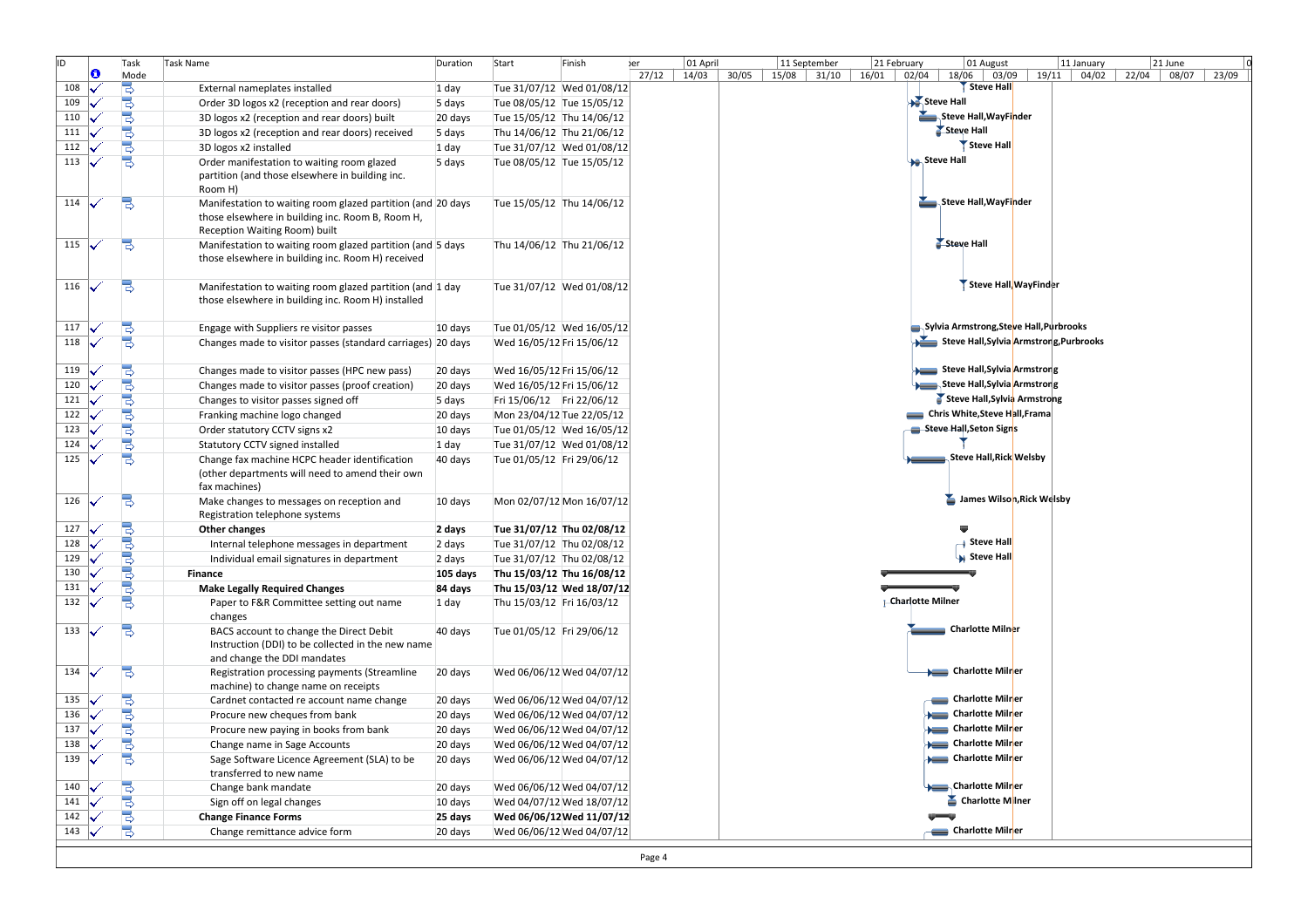| ID.            |        | Task                     | Task Name                                                                                        | Duration | Start                                | Finish                    | 01 April<br>ber |       | 11 September | 21 February | 01 August                                               | 11 January                        | 21 June     |       |
|----------------|--------|--------------------------|--------------------------------------------------------------------------------------------------|----------|--------------------------------------|---------------------------|-----------------|-------|--------------|-------------|---------------------------------------------------------|-----------------------------------|-------------|-------|
| 144            | O<br>↩ | Mode<br>73               |                                                                                                  |          |                                      | Wed 06/06/12 Wed 27/06/12 | 27/12 14/03     | 30/05 | 15/08 31/10  | 16/01       | $02/04$   18/06   03/09<br><b>News</b> Charlotte Milner | 19/11 04/02                       | 22/04 08/07 | 23/09 |
|                |        |                          | Change expense claim forms - employees,<br>Council, Committees, Partners (incl invoice           | 15 days  |                                      |                           |                 |       |              |             |                                                         |                                   |             |       |
|                |        |                          | template), Witnesses (needed for Partners email)                                                 |          |                                      |                           |                 |       |              |             |                                                         |                                   |             |       |
|                |        |                          |                                                                                                  |          |                                      |                           |                 |       |              |             |                                                         |                                   |             |       |
| 145            |        |                          | Sign off on form changes                                                                         | 10 days  |                                      | Wed 27/06/12 Wed 11/07/12 |                 |       |              |             | Charlotte Milner                                        |                                   |             |       |
| 146            |        |                          | Other finance changes                                                                            | 74 days  | Tue 01/05/12 Thu 16/08/12            |                           |                 |       |              |             |                                                         |                                   |             |       |
| 147            |        | ndomono                  | Contact banks re name change                                                                     | 20 days  |                                      | Tue 01/05/12 Wed 30/05/12 |                 |       |              |             | Charlotte Milner                                        |                                   |             |       |
| 148            |        |                          | Change logo & wording on Direct Debit mandate 20 days                                            |          |                                      | Tue 01/05/12 Wed 30/05/12 |                 |       |              |             | Charlotte Milner                                        |                                   |             |       |
|                |        |                          |                                                                                                  |          |                                      |                           |                 |       |              |             |                                                         |                                   |             |       |
| 149            |        | 5                        | Change logo on PRS (need to contact Sage                                                         | 20 days  |                                      | Wed 06/06/12 Wed 04/07/12 |                 |       |              |             | Charlotte Milner                                        |                                   |             |       |
|                |        |                          | suppliers)                                                                                       |          |                                      |                           |                 |       |              |             |                                                         |                                   |             |       |
| 150            |        | <b>Bul</b> d             | Procure new purchase ledger stamps                                                               | 20 days  |                                      | Wed 06/06/12 Wed 04/07/12 |                 |       |              |             | <b>Charlotte Milner</b>                                 |                                   |             |       |
| 151            |        |                          | Online Worldpay account change                                                                   | 20 days  |                                      | Wed 06/06/12 Wed 04/07/12 |                 |       |              |             | <b>Charlotte Milner</b>                                 |                                   |             |       |
| 152            |        | ب∎ې∎ب                    | Worldpay logo changed                                                                            | 20 days  |                                      | Wed 06/06/12 Wed 04/07/12 |                 |       |              |             | Charlotte Milner                                        |                                   |             |       |
| 153            | ✓      |                          | Contact all suppliers in PRS                                                                     | 5 days   |                                      | Wed 04/07/12 Wed 11/07/12 |                 |       |              |             | Charlotte Milner                                        |                                   |             |       |
| 154            |        | 틩                        | Supplier emails sent (ALMO, Deepstore, Europa                                                    | 5 days   |                                      | Wed 04/07/12 Wed 11/07/12 |                 |       |              |             | <b>a</b> Charlotte Milner                               |                                   |             |       |
|                |        |                          | Quality Print, Education providers, IELTS, IMI,<br>Keesing, Kroll, Maintel, NIMIC (re IMI/Europa |          |                                      |                           |                 |       |              |             |                                                         |                                   |             |       |
|                |        |                          | database), Royal Mail, Service Point, Streamline,                                                |          |                                      |                           |                 |       |              |             |                                                         |                                   |             |       |
|                |        |                          | Worldpay, UK NARIC)                                                                              |          |                                      |                           |                 |       |              |             |                                                         |                                   |             |       |
| 155            |        |                          | Internal telephone messages in department                                                        | 2 days   | Tue 31/07/12 Thu 02/08/12            |                           |                 |       |              |             | <b>Charlotte Milner</b>                                 |                                   |             |       |
| 156            |        |                          | Individual email signatures in department                                                        | 2 days   | Tue 31/07/12 Thu 02/08/12            |                           |                 |       |              |             | <b>M.</b> Charlotte Milner                              |                                   |             |       |
| 157            |        |                          | Sign off on finance changes                                                                      | 10 days  | Thu 02/08/12 Thu 16/08/12            |                           |                 |       |              |             | Charlotte Milner                                        |                                   |             |       |
| 158            |        | ال ال ال                 | <b>Fitness to Practise</b>                                                                       |          | 64.13 days Tue 01/05/12 Thu 02/08/12 |                           |                 |       |              |             |                                                         |                                   |             |       |
| 159            |        | 틩                        | Changes made to documentation (internal                                                          | 40 days  | Tue 01/05/12 Thu 28/06/12            |                           |                 |       |              |             | Alan Shillabeer, Jason Rowbottom                        |                                   |             |       |
|                |        |                          | changes): Practice notes (hard copy and on                                                       |          |                                      |                           |                 |       |              |             |                                                         |                                   |             |       |
|                |        |                          | website), indicative sanctions policy, health and                                                |          |                                      |                           |                 |       |              |             |                                                         |                                   |             |       |
|                |        |                          | character policy, prosecutions policy and retention                                              |          |                                      |                           |                 |       |              |             |                                                         |                                   |             |       |
|                |        |                          | policy changed                                                                                   |          |                                      |                           |                 |       |              |             | Alan Shillabeer, Jason Rowbottom                        |                                   |             |       |
| 160            |        |                          | Changes made to documentation (internal<br>changes): FTP operational guidance documents          | 40 days  | Tue 01/05/12 Thu 28/06/12            |                           |                 |       |              |             |                                                         |                                   |             |       |
|                |        |                          | (FOGs) changed                                                                                   |          |                                      |                           |                 |       |              |             |                                                         |                                   |             |       |
| 161            |        |                          | Changes made to documentation (internal                                                          | 40 days  | Tue 01/05/12 Thu 28/06/12            |                           |                 |       |              |             | Alan Shillabeer, Jason Rowbottom                        |                                   |             |       |
|                |        |                          | changes): Logging, decision and assessment forms                                                 |          |                                      |                           |                 |       |              |             |                                                         |                                   |             |       |
|                |        |                          | (approximately 286 standard documents /                                                          |          |                                      |                           |                 |       |              |             |                                                         |                                   |             |       |
|                |        |                          | templates to be amended and uploaded onto Case                                                   |          |                                      |                           |                 |       |              |             |                                                         |                                   |             |       |
|                |        |                          | Management System)                                                                               |          |                                      |                           |                 |       |              |             |                                                         |                                   |             |       |
| 162            |        |                          | DK access to Designer                                                                            | 3 days   | Thu 21/06/12 Tue 26/06/12            |                           |                 |       |              |             | <b>B.</b> Delwyn King, Rick Welsby, Paul Nevin          |                                   |             |       |
| 163            |        | <b>Do Do Do Do Do Do</b> | Make changes in Designer                                                                         | 5 days   | Tue 26/06/12 Tue 03/07/12            |                           |                 |       |              |             | Delwyn King<br>Delwyn King, Rick Welsby                 |                                   |             |       |
| 164            |        |                          | Deploy into test system                                                                          | 3 days   | Tue 03/07/12 Fri 06/07/12            |                           |                 |       |              |             | Delwyn King                                             |                                   |             |       |
| 165            |        |                          | Testing in test system                                                                           | 7 days   | Fri 06/07/12 Tue 17/07/12            |                           |                 |       |              |             | ⊣ Rick Welsby                                           |                                   |             |       |
| 166            |        |                          | Deploy into live                                                                                 | 1 day    |                                      | Tue 31/07/12 Wed 01/08/12 |                 |       |              |             |                                                         |                                   |             |       |
| 167            |        | 틩                        | Sanity testing on live deployment                                                                | 1 day    |                                      | Tue 31/07/12 Wed 01/08/12 |                 |       |              |             | Alan Shillabeer, Jason Rowbottom                        |                                   |             |       |
| 168            |        |                          | Flyer in letter to Registrants, Employers,<br>Complainant and Witnesses involved in cases that   | 5 days   |                                      | Mon 02/07/12 Mon 09/07/12 |                 |       |              |             |                                                         |                                   |             |       |
|                |        |                          | will be live on the date of the name change                                                      |          |                                      |                           |                 |       |              |             |                                                         |                                   |             |       |
| 169            |        |                          | Change signage for hearings                                                                      | 5 days   |                                      | Mon 09/07/12 Mon 16/07/12 |                 |       |              |             | Jason Rowbottom                                         |                                   |             |       |
| 170            |        | <b>Bon</b>               | Sign off on FtP changes                                                                          | 10 days  |                                      | Mon 09/07/12 Mon 23/07/12 |                 |       |              |             | Alan Shillabeer, Jason Rowbottom                        |                                   |             |       |
| 171            | M      |                          | Upload new CMS documents                                                                         | 1 day    | Mon 30/07/12 Tue 31/07/12            |                           |                 |       |              |             | <b>Rick Welsby</b>                                      |                                   |             |       |
| 172            |        | alal.                    | Other changes                                                                                    | 2 days   | Tue 31/07/12 Thu 02/08/12            |                           |                 |       |              |             |                                                         |                                   |             |       |
| 173            | M      | 뎡                        | Internal telephone messages in department                                                        | 2 days   | Tue 31/07/12 Thu 02/08/12            |                           |                 |       |              |             |                                                         | ⊣ Alan Shillabeer,Jason Rowbottom |             |       |
| 174            |        | 밓                        | Individual email signatures in department                                                        | 2 days   | Tue 31/07/12 Thu 02/08/12            |                           |                 |       |              |             |                                                         | Alan Shillabeer, Jason Rowbottom  |             |       |
| 175 $\sqrt{ }$ |        | B                        | <b>Human Resources</b>                                                                           | 56 days  | Mon 14/05/12 Thu 02/08/12            |                           |                 |       |              |             |                                                         |                                   |             |       |
|                |        |                          |                                                                                                  |          |                                      |                           |                 |       |              |             |                                                         |                                   |             |       |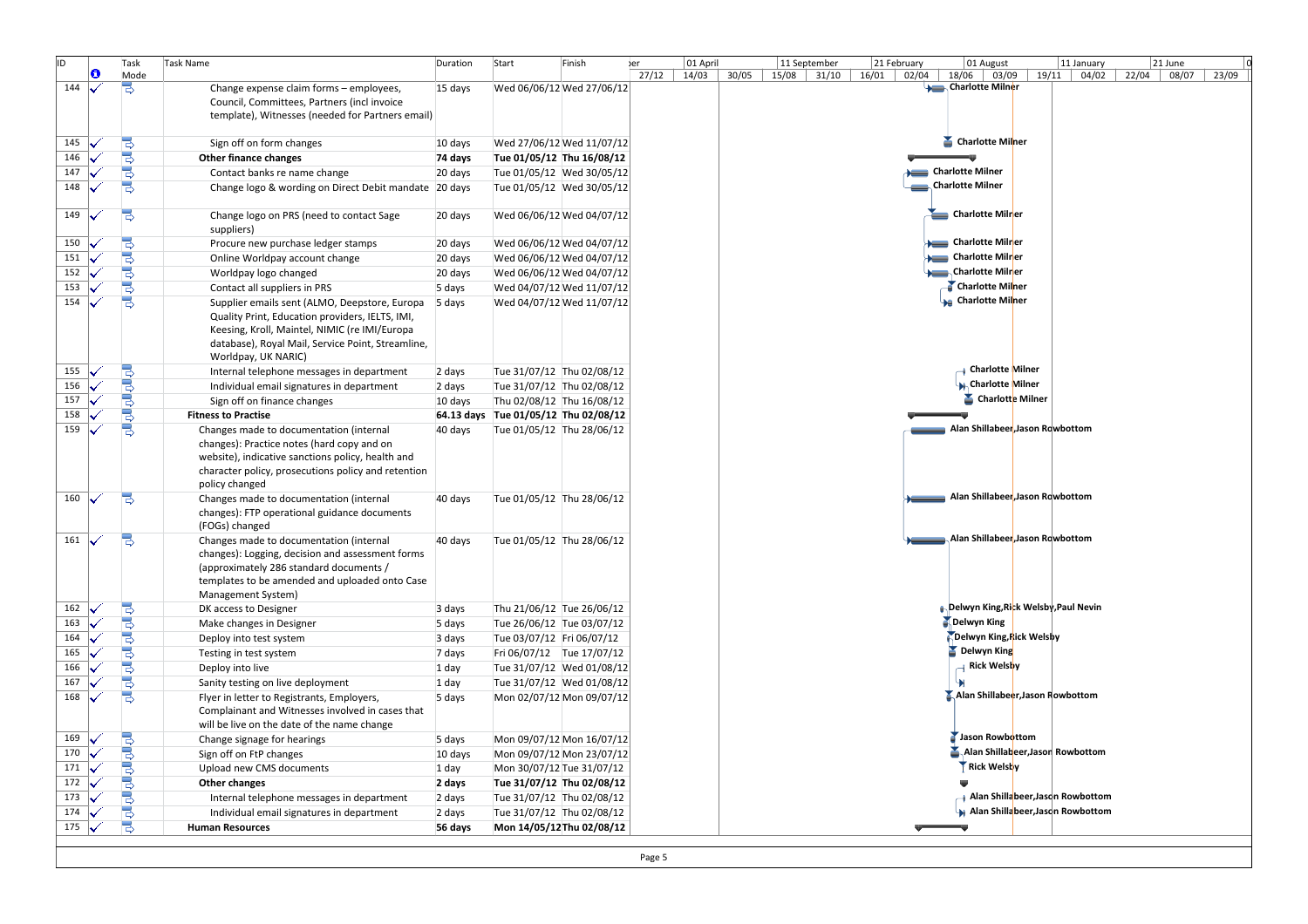| ID                    | O                        | Task<br>Mode          | <b>Task Name</b>                                                                                        | Duration  | Start                     | Finish                    | er.<br>27/12 | 01 April<br>14/03 | 30/05 | 11 September<br>15/08<br>31/10 | 21 February<br>16/01<br>02/04 | 01 August<br>18/06              | 11 January<br>$03/09$   19/11  <br>04/02                 | 21 June<br>08/07<br>22/04 | 23/09 |
|-----------------------|--------------------------|-----------------------|---------------------------------------------------------------------------------------------------------|-----------|---------------------------|---------------------------|--------------|-------------------|-------|--------------------------------|-------------------------------|---------------------------------|----------------------------------------------------------|---------------------------|-------|
| 176                   |                          |                       | Make changes to Policies (approx 30)                                                                    | 20 days   |                           | Mon 14/05/12 Wed 13/06/12 |              |                   |       |                                |                               |                                 | Georgia Akuffo-Kumih,Sarh Ha,Kim Wilcox                  |                           |       |
| 177                   |                          | <b>B</b>              | Make changes to Template Letters                                                                        | 20 days   |                           | Mon 14/05/12 Wed 13/06/12 |              |                   |       |                                |                               |                                 | Georgia Akuffo-Kumih,Sam Ha,Kim Wilcox                   |                           |       |
| 178                   |                          | ,<br>P⊽               | Make changes to Forms                                                                                   | 20 days   |                           | Mon 14/05/12 Wed 13/06/12 |              |                   |       |                                |                               |                                 | Georgia Akuffo-Kumih,Sam Ha,Kim Wilcox                   |                           |       |
| 179                   |                          |                       | Make changes to other HR documents                                                                      | 20 days   |                           | Mon 14/05/12 Wed 13/06/12 |              |                   |       |                                |                               |                                 | Georgia Akuffo-Kumih,Sam Ha,Kim Wilcox                   |                           |       |
| 180                   |                          |                       | Write to EAP providers                                                                                  | 20 days   |                           | Mon 14/05/12 Wed 13/06/12 |              |                   |       |                                |                               |                                 | Georgia Akuffo-Kumih,Sam Ha,Kim Wilcox                   |                           |       |
| 181                   |                          | .<br>R                | Make changes in new employees and temps<br>database (Contract Variation Form) (Lotus Notes<br>database) | 20 days   |                           | Mon 14/05/12 Wed 13/06/12 |              |                   |       |                                |                               |                                 | Georgia Akuffo-Kumih, Sam Ha, Kim Wilcox                 |                           |       |
| 182                   | $\overline{\phantom{a}}$ |                       | Sign off on pre-1 August HR changes                                                                     | 5 days    |                           | Wed 13/06/12 Wed 20/06/12 |              |                   |       |                                |                               |                                 | Teresa Haskins, Georgia Akuffo-Kumih, Sam Ha, Kim Wilcox |                           |       |
| 183                   |                          |                       | Other changes                                                                                           | 2 days    | Tue 31/07/12 Thu 02/08/12 |                           |              |                   |       |                                |                               |                                 |                                                          |                           |       |
| 184                   | M                        | <b>ԱԳ Հայալի համա</b> | Internal telephone messages in department                                                               | 2 days    | Tue 31/07/12 Thu 02/08/12 |                           |              |                   |       |                                |                               |                                 | Georgia Akuffo-Kumih,Sam Ha,Kim Wilcox و                 |                           |       |
| 185                   |                          |                       | Individual email signatures in department                                                               | 2 days    | Tue 31/07/12 Thu 02/08/12 |                           |              |                   |       |                                |                               |                                 | Georgia Akuffo-Kumih,Sam Ha,Kim Wilcox                   |                           |       |
| 186                   |                          |                       | <b>IT</b>                                                                                               | 60 days   | Tue 08/05/12 Thu 02/08/12 |                           |              |                   |       |                                |                               |                                 |                                                          |                           |       |
| 187                   |                          | 뎡                     | Change all email addresses (and keep old addresses 40 days<br>pointing to new addresses)                |           |                           | Tue 08/05/12 Thu 05/07/12 |              |                   |       |                                |                               | Rick Welsby, Lan2Lan            |                                                          |                           |       |
| 188                   |                          | الۍ الۍ               | Change Email databases x150                                                                             | 40 days   | Tue 08/05/12 Thu 05/07/12 |                           |              |                   |       |                                |                               | Rick Welsby                     |                                                          |                           |       |
| 189                   |                          |                       | Change Group email databases x90                                                                        | 40 days   | Tue 08/05/12 Thu 05/07/12 |                           |              |                   |       |                                |                               | <b>Rick Welsby</b>              |                                                          |                           |       |
| 190                   | $\overline{\mathbf{v}}$  | الوالوالو             | Change logo on monitor desktop                                                                          | 40 days   | Tue 08/05/12 Thu 05/07/12 |                           |              |                   |       |                                |                               | Rick Welsby                     |                                                          |                           |       |
| 191                   | M                        |                       | Other changes                                                                                           | 2 days    | Tue 31/07/12 Thu 02/08/12 |                           |              |                   |       |                                |                               |                                 |                                                          |                           |       |
| 192                   | $\overline{\mathbf{v}}$  |                       | Internal telephone messages in department                                                               | 2 days    |                           | Tue 31/07/12 Thu 02/08/12 |              |                   |       |                                |                               | ⊣ Rick Welsby                   |                                                          |                           |       |
| 193                   |                          | .<br>5                | Individual email signatures in department                                                               | 2 days    | Tue 31/07/12 Thu 02/08/12 |                           |              |                   |       |                                |                               | <b>Rick Welsby</b>              |                                                          |                           |       |
| 194                   | ₩                        |                       | <b>Partners</b>                                                                                         | 41 days   | Wed 06/06/12 Thu 02/08/12 |                           |              |                   |       |                                |                               |                                 |                                                          |                           |       |
| 195                   | M                        | المالمالم             | <b>Change Partner Policies</b>                                                                          | 20 days   |                           | Wed 06/06/12 Wed 04/07/12 |              |                   |       |                                |                               | Hayley Graham                   |                                                          |                           |       |
| 196                   | M                        |                       | Change Partner Recruitment Documents                                                                    | 20 days   |                           | Wed 06/06/12 Wed 04/07/12 |              |                   |       |                                |                               |                                 | Hayley Graham, Deborah Dawkins, Eva Nordstrom-Amy        |                           |       |
| 197                   | ₩                        |                       | Change Partner Appraisal Forms                                                                          | 20 days   |                           | Wed 06/06/12 Wed 04/07/12 |              |                   |       |                                |                               |                                 | Hayley Graham, Eva Nordstrom-Amy                         |                           |       |
| 198                   | M                        | 뎡                     | Sign off on Partners products                                                                           | 5 days    |                           | Wed 04/07/12 Wed 11/07/12 |              |                   |       |                                |                               | Hayley Graham, Teresa Haskins   |                                                          |                           |       |
| 199                   |                          | 밍                     | Email to Partners about change of name (incl<br>expense forms and pro forma invoice)                    | 5 days    |                           | Wed 11/07/12 Wed 18/07/12 |              |                   |       |                                |                               | <b>Hayley Graham</b>            |                                                          |                           |       |
| 200                   |                          | სტოსი                 | Partners documents uploaded to website                                                                  | 5 days    |                           | Wed 11/07/12 Wed 18/07/12 |              |                   |       |                                |                               | <b>An</b> Hayley Graham         |                                                          |                           |       |
| 201                   |                          |                       | Other changes                                                                                           | 2 days    | Tue 31/07/12 Thu 02/08/12 |                           |              |                   |       |                                |                               |                                 |                                                          |                           |       |
| 202                   |                          |                       | Internal telephone messages in department                                                               | 2 days    | Tue 31/07/12 Thu 02/08/12 |                           |              |                   |       |                                |                               | —∎ Hayley Gr <mark>a</mark> ham |                                                          |                           |       |
| 203                   |                          | .<br>5                | Individual email signatures in department                                                               | 2 days    |                           | Tue 31/07/12 Thu 02/08/12 |              |                   |       |                                |                               | <b>Hayley Graham</b>            |                                                          |                           |       |
| 204                   | ₩                        |                       | Registration                                                                                            | 122 days  | Thu 01/03/12 Tue 28/08/12 |                           |              |                   |       |                                |                               |                                 |                                                          |                           |       |
| 205                   |                          | .<br>S                | <b>NetRegulate and Online Renewals</b>                                                                  | 97 days   |                           | Thu 01/03/12 Mon 23/07/12 |              |                   |       |                                |                               |                                 |                                                          |                           |       |
| 206                   |                          |                       | Engage with IT and DSL                                                                                  | 5 days    | Thu 01/03/12 Thu 08/03/12 |                           |              |                   |       |                                |                               |                                 | Paul Nevin, Jonathan Jones, Rick Welsby James Wilson     |                           |       |
| 207                   |                          | 뎡                     | UAT Release of NetRegulate and Online Renewals 2 days<br>Name Changes                                   |           | Thu 31/05/12 Fri 01/06/12 |                           |              |                   |       |                                |                               | <b>A</b> Paul Nevin             |                                                          |                           |       |
| 208<br>209            |                          | 밓<br>틩                | Testing of name changes                                                                                 | 21 days   |                           | Wed 06/06/12 Thu 05/07/12 |              |                   |       |                                |                               | Paul Nevin<br>Paul Nevin        |                                                          |                           |       |
|                       |                          |                       | UAT Release 2 of NetRegulate and Online<br>Renewals Name Changes                                        | 1 day     |                           | Mon 25/06/12 Tue 26/06/12 |              |                   |       |                                |                               | <b>Paul Nevin</b>               |                                                          |                           |       |
| 210<br>211 $\sqrt{ }$ |                          | ال<br>وال             | <b>Sanity Testing</b>                                                                                   | 5 days    | Mon 09/07/12 Fri 13/07/12 |                           |              |                   |       |                                |                               | Paul Nevin                      |                                                          |                           |       |
| 212                   |                          | 뎡                     | Live Release<br>General                                                                                 | 1 day     |                           | Fri 20/07/12 Mon 23/07/12 |              |                   |       |                                |                               |                                 |                                                          |                           |       |
| 213                   |                          |                       |                                                                                                         | 75 days   |                           | Mon 02/04/12 Mon 23/07/12 |              |                   |       |                                |                               | <b>James Wilson</b>             |                                                          |                           |       |
|                       |                          | Š                     | Terms and Conditions in Online Renewals                                                                 | 1 day     |                           | Fri 20/07/12 Mon 23/07/12 |              |                   |       |                                |                               | James Wilson, Jonathan Jones    |                                                          |                           |       |
| 214                   |                          | B                     | Provide Europa with revised logo for CH and HAD 10 days<br>certificate and registration cards           |           |                           | Mon 02/04/12 Wed 18/04/12 |              |                   |       |                                |                               | James Wilson, Jonathan Jones    |                                                          |                           |       |
| 215                   |                          |                       | Provide Europa with revised logo for all other<br>professions' certificate and registration cards       | 10 days   |                           | Mon 18/06/12 Mon 02/07/12 |              |                   |       |                                |                               | Europa, James Wilson            |                                                          |                           |       |
| 216                   |                          | z                     | Europa provide finalised CH and HAD certificates 10 days<br>and registration cards                      |           |                           | Wed 18/04/12 Wed 02/05/12 |              |                   |       |                                |                               |                                 |                                                          |                           |       |
| 217                   |                          | B                     | Europa provide finalised certificates and<br>registration cards                                         | $10$ days |                           | Mon 02/07/12 Mon 16/07/12 |              |                   |       |                                |                               | <b>Europa, James Wilson</b>     |                                                          |                           |       |
|                       |                          |                       |                                                                                                         |           |                           |                           |              |                   |       |                                |                               |                                 |                                                          |                           |       |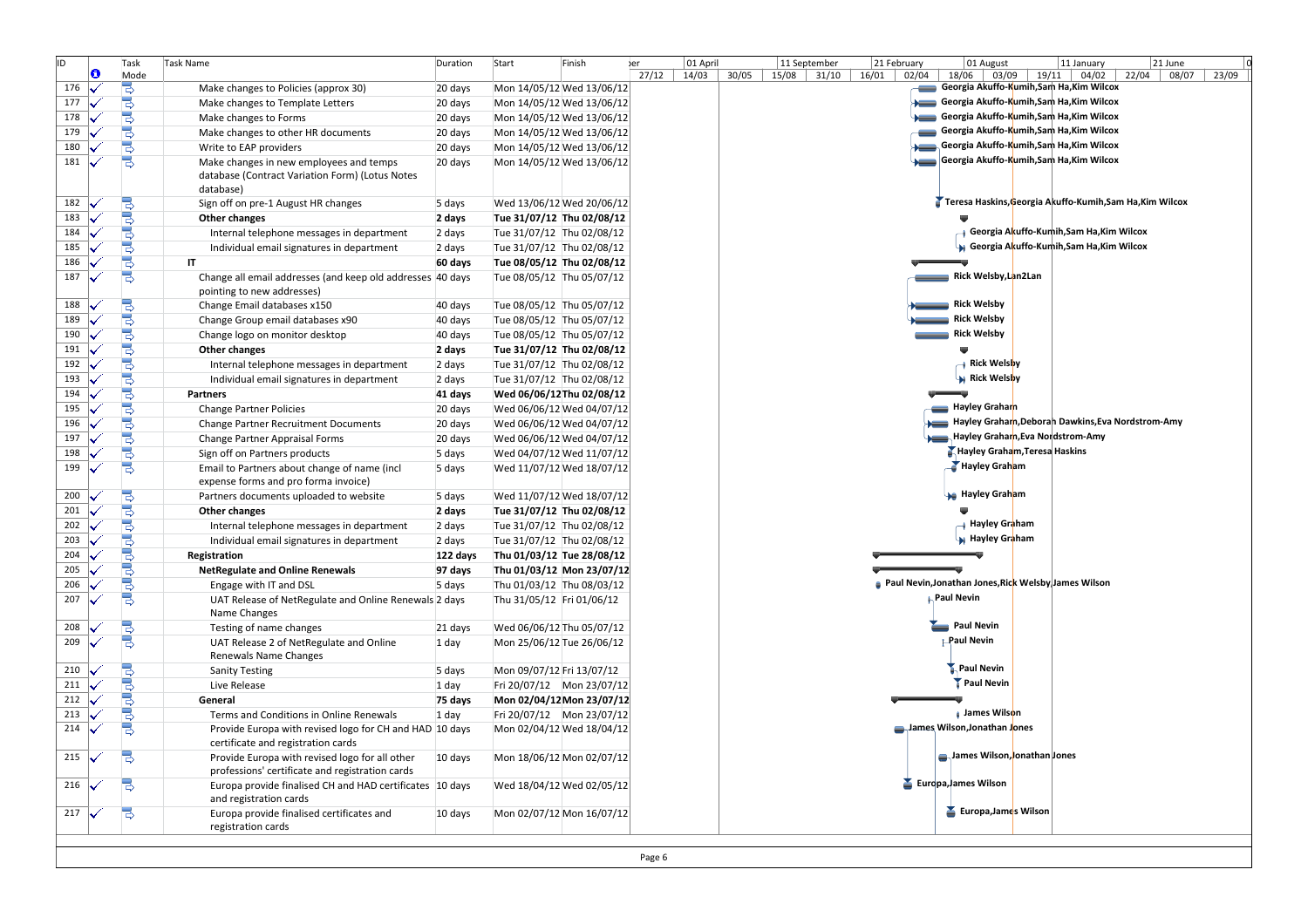| ID  |                         | Task          | Task Name                                                                                                                              | Duration | Start<br>Finish           | 01 April<br>Jer |       | 11 September<br>21 February | 01 August                   | 11 January  | 21 June                 |
|-----|-------------------------|---------------|----------------------------------------------------------------------------------------------------------------------------------------|----------|---------------------------|-----------------|-------|-----------------------------|-----------------------------|-------------|-------------------------|
|     | Θ                       | Mode          |                                                                                                                                        |          |                           | 27/12<br>14/03  | 30/05 | $15/08$ 31/10<br>16/01      | 02/04<br>18/06 03/09        | 19/11 04/02 | 08/07<br>22/04<br>23/09 |
| 218 | M                       |               | Provide Europa with requirements for How to                                                                                            | 10 days  | Mon 11/06/12 Mon 25/06/12 |                 |       |                             | James Wilson                |             |                         |
|     |                         |               | Complete your CPD profile, How to fill in your                                                                                         |          |                           |                 |       |                             |                             |             |                         |
|     |                         |               | Registration Renewal Form, C5 Envelopes,<br>Renewal Forms, DD mandates                                                                 |          |                           |                 |       |                             |                             |             |                         |
| 219 |                         |               |                                                                                                                                        | 10 days  | Mon 25/06/12 Mon 09/07/12 |                 |       |                             | <b>Europa, James Wilson</b> |             |                         |
| 220 | $\overline{\mathbf{v}}$ | الرال<br>ا    | Europa make changes<br>Amended documents received                                                                                      | 10 days  | Mon 09/07/12 Mon 23/07/12 |                 |       |                             | James Wilson                |             |                         |
| 221 |                         | 밍             |                                                                                                                                        |          |                           |                 |       |                             | James Wilson                |             |                         |
|     |                         |               | Provide Accelerator with requirements for<br><b>Registrant Surveys</b>                                                                 | 10 days  | Mon 11/06/12 Mon 25/06/12 |                 |       |                             |                             |             |                         |
| 222 |                         |               | Accelerator make changes                                                                                                               | 10 days  | Mon 25/06/12 Mon 09/07/12 |                 |       |                             | Accelerator, James Wilson   |             |                         |
| 223 |                         | ⊪واوان        | Amended documents received                                                                                                             | 10 days  | Mon 09/07/12 Mon 23/07/12 |                 |       |                             | James Wilson                |             |                         |
| 224 | ₩                       |               | CH and HAD HCPC certificates issued                                                                                                    | 10 days  | Fri 01/06/12 Tue 19/06/12 |                 |       |                             | James Wilson                |             |                         |
| 225 |                         | s<br>S        | <b>UK Applications</b>                                                                                                                 | 61 days  | Tue 01/05/12 Mon 30/07/12 |                 |       |                             |                             |             |                         |
| 226 |                         |               | Provide Europa with requirements for application 10 days<br>form & guidance notes, registration certificates<br>and registration cards |          | Tue 01/05/12 Wed 16/05/12 |                 |       |                             | James Wilson                |             |                         |
| 227 |                         |               | Europa make changes                                                                                                                    | 20 days  | Wed 16/05/12 Fri 15/06/12 |                 |       |                             | Europa                      |             |                         |
| 228 | M                       | <b>BuD</b>    | Amended documents received                                                                                                             | 10 days  | Fri 15/06/12 Fri 29/06/12 |                 |       |                             | James Wilson                |             |                         |
| 229 |                         | 뎡             | Changes made to documentation (internal<br>changes): Pass list templates, equality and<br>diversity forms                              | 15 days  | Mon 02/07/12 Mon 23/07/12 |                 |       |                             | James Wilson                |             |                         |
| 230 |                         | 5<br>5        | Sign off on changes                                                                                                                    | 5 days   | Mon 23/07/12 Mon 30/07/12 |                 |       |                             | James Wilson                |             |                         |
| 231 | M                       |               | <b>Readmissions</b>                                                                                                                    | 40 days  | Tue 01/05/12 Fri 29/06/12 |                 |       |                             |                             |             |                         |
| 232 |                         | 밍             | Provide Europa with requirements for application 10 days<br>form and guidance notes and returners to<br>practice forms                 |          | Tue 01/05/12 Wed 16/05/12 |                 |       |                             | James Wilson                |             |                         |
| 233 |                         | الوالوالق     | Europa make changes                                                                                                                    | 20 days  | Wed 16/05/12 Fri 15/06/12 |                 |       |                             | Europa                      |             |                         |
| 234 |                         |               | Amended documents received                                                                                                             | 10 days  | Fri 15/06/12 Fri 29/06/12 |                 |       |                             | James Wilson                |             |                         |
| 235 |                         |               | International                                                                                                                          | 56 days  | Tue 01/05/12 Mon 23/07/12 |                 |       |                             |                             |             |                         |
| 236 |                         | 뎡             | Provide Europa with requirements for application 10 days<br>form and course information form                                           |          | Tue 01/05/12 Wed 16/05/12 |                 |       |                             | James Wilson                |             |                         |
| 237 |                         | الوالوالو     | Europa make changes                                                                                                                    | 20 days  | Wed 16/05/12 Fri 15/06/12 |                 |       |                             | Europa                      |             |                         |
| 238 |                         |               | Amended documents received                                                                                                             | 10 days  | Fri 15/06/12 Fri 29/06/12 |                 |       |                             | James Wilson                |             |                         |
| 239 |                         |               | Changes made to documentation (internal<br>changes): Verification letter templates                                                     | 20 days  | Mon 11/06/12 Mon 09/07/12 |                 |       |                             | James Wilson                |             |                         |
| 240 |                         | <b>B</b>      | Sign off on changes                                                                                                                    | 10 days  | Mon 09/07/12 Mon 23/07/12 |                 |       |                             | James Wilson                |             |                         |
| 241 |                         |               | Paper renewals                                                                                                                         | 40 days  | Mon 02/07/12 Tue 28/08/12 |                 |       |                             |                             |             |                         |
| 242 |                         | 릥             | Provide Europa with requirements for final<br>renewal form and renewal return envelopes                                                | 10 days  | Mon 02/07/12 Mon 16/07/12 |                 |       |                             | James Wilson                |             |                         |
| 243 |                         |               | Europa make changes                                                                                                                    | 20 days  | Mon 16/07/12 Mon 13/08/12 |                 |       |                             | Europa                      |             |                         |
| 244 |                         | الرالراري     | Amended documents received                                                                                                             | 10 days  | Mon 13/08/12 Tue 28/08/12 |                 |       |                             | James Wilson                |             |                         |
| 245 |                         |               | <b>CPD</b>                                                                                                                             | 20 days  | Mon 18/06/12 Mon 16/07/12 |                 |       |                             |                             |             |                         |
| 246 |                         | 뎡             | Changes made to documentation (internal<br>changes): CPD profile form and assessor guidance                                            | 10 days  | Mon 18/06/12 Mon 02/07/12 |                 |       |                             | James Wilson                |             |                         |
| 247 |                         |               | Sign off on changes                                                                                                                    | 10 days  | Mon 02/07/12 Mon 16/07/12 |                 |       |                             | James Wilson                |             |                         |
| 248 |                         | <b>Doll</b> o | <b>Temporary registration</b>                                                                                                          | 30 days  | Mon 18/06/12 Mon 30/07/12 |                 |       |                             |                             |             |                         |
| 249 |                         | B             | Changes made to documentation (internal<br>changes): temp reg application form, temp reg                                               | 20 days  | Mon 18/06/12 Mon 16/07/12 |                 |       |                             | James Wilson                |             |                         |
|     |                         |               | database on Lotus Notes                                                                                                                |          |                           |                 |       |                             |                             |             |                         |
| 250 |                         | Ş             | Sign off on changes                                                                                                                    | 10 days  | Mon 16/07/12 Mon 30/07/12 |                 |       |                             | James Wilson                |             |                         |
| 251 | $\overline{\mathbf{v}}$ |               | <b>Email Inboxes</b>                                                                                                                   | 30 days  | Mon 18/06/12 Mon 30/07/12 |                 |       |                             |                             |             |                         |
|     |                         |               |                                                                                                                                        |          |                           |                 |       |                             |                             |             |                         |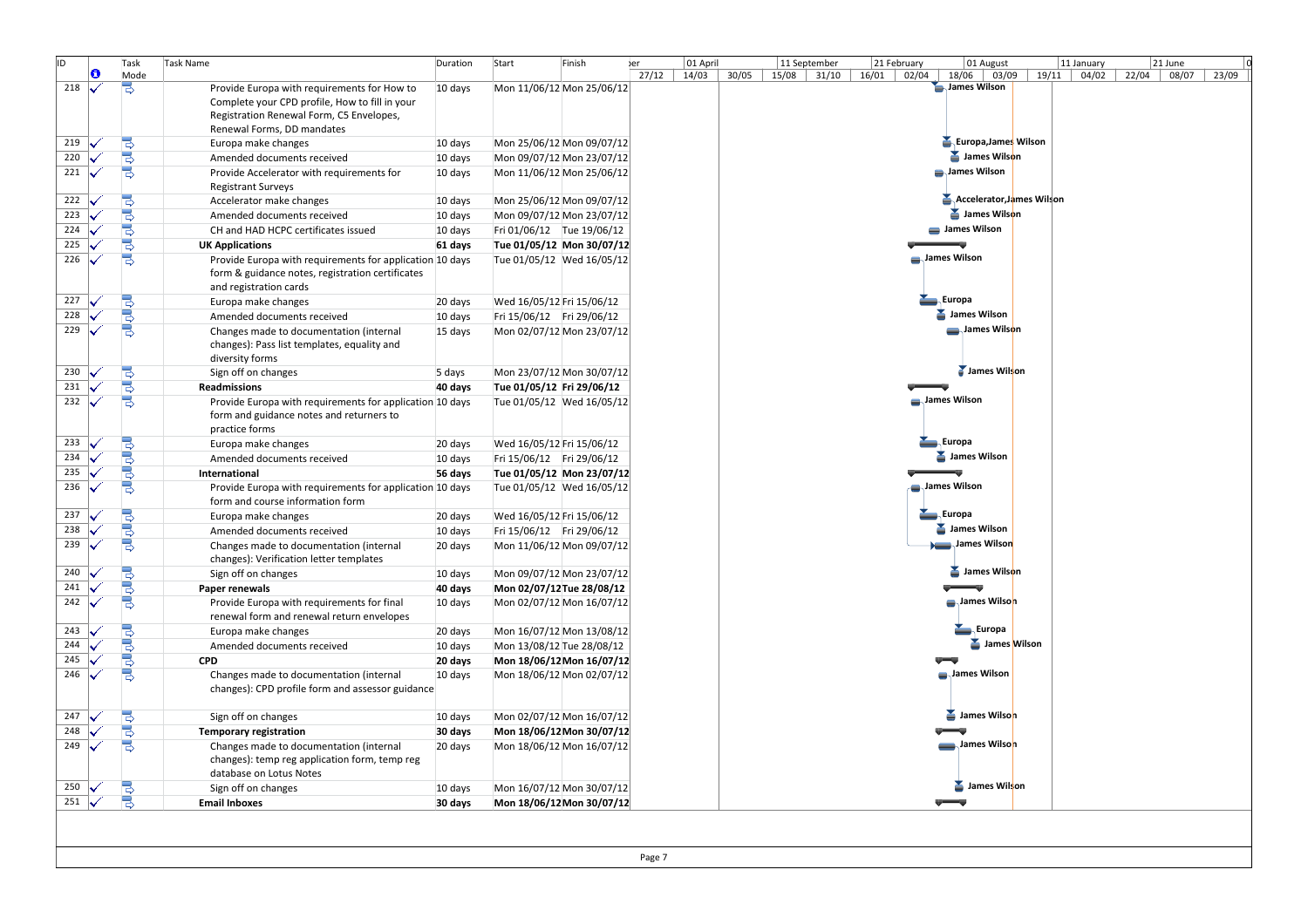| ID. |   | Task                     | Task Name                                                                                             | Duration | Start                                 | Finish                                           | er    | 01 April |       |             | 11 September |       | 21 February |              | 01 August                               | 11 January                                        | 21 June |       |       |
|-----|---|--------------------------|-------------------------------------------------------------------------------------------------------|----------|---------------------------------------|--------------------------------------------------|-------|----------|-------|-------------|--------------|-------|-------------|--------------|-----------------------------------------|---------------------------------------------------|---------|-------|-------|
|     | O | Mode                     |                                                                                                       |          |                                       |                                                  | 27/12 | 14/03    | 30/05 | 15/08 31/10 |              | 16/01 | 02/04       | 18/06        | 03/09                                   | $19/11$ 04/02                                     | 22/04   | 08/07 | 23/09 |
| 252 | ✓ | B                        | Changes made to standard templates for UK                                                             | 20 days  |                                       | Mon 18/06/12 Mon 16/07/12                        |       |          |       |             |              |       |             |              | James Wilson                            |                                                   |         |       |       |
|     |   |                          | email; International email; International assessor;                                                   |          |                                       |                                                  |       |          |       |             |              |       |             |              |                                         |                                                   |         |       |       |
|     |   |                          | CPD email; CPD assessor; Verification email;<br>Printing services; Outline bounce backs; Passlist     |          |                                       |                                                  |       |          |       |             |              |       |             |              |                                         |                                                   |         |       |       |
|     |   |                          |                                                                                                       |          |                                       |                                                  |       |          |       |             |              |       |             |              |                                         |                                                   |         |       |       |
| 253 |   | الوالوالو                | Sign off on changes                                                                                   | 10 days  |                                       | Mon 16/07/12 Mon 30/07/12                        |       |          |       |             |              |       |             |              | Sames Wilson                            |                                                   |         |       |       |
| 254 |   |                          | UK and International correspondence                                                                   | 30 days  |                                       | Mon 18/06/12 Mon 30/07/12                        |       |          |       |             |              |       |             |              |                                         |                                                   |         |       |       |
| 255 |   |                          | Changes made to standard letters on<br>NetRegulate                                                    | 20 days  |                                       | Mon 18/06/12 Mon 16/07/12                        |       |          |       |             |              |       |             |              | <del>—</del> James Wilso <mark>n</mark> |                                                   |         |       |       |
| 256 |   | <b>Bo Bo</b>             | Sign off on changes                                                                                   | 10 days  |                                       | Mon 16/07/12 Mon 30/07/12                        |       |          |       |             |              |       |             |              | Sames Wilson                            |                                                   |         |       |       |
| 257 |   |                          | External organisations/suppliers to contact                                                           | 10 days  |                                       | Mon 02/07/12 Mon 16/07/12                        |       |          |       |             |              |       |             |              |                                         |                                                   |         |       |       |
| 258 |   | 뎡                        | Contact IELTS AND IMI with details of new                                                             | 10 days  |                                       | Mon 02/07/12 Mon 16/07/12                        |       |          |       |             |              |       |             |              | James Wilson                            |                                                   |         |       |       |
|     |   |                          | name/logo etc                                                                                         |          |                                       |                                                  |       |          |       |             |              |       |             |              |                                         |                                                   |         |       |       |
| 259 |   | Գրահանդ                  | Other changes                                                                                         | 2 days   |                                       | Tue 31/07/12 Thu 02/08/12                        |       |          |       |             |              |       |             | ♥            |                                         |                                                   |         |       |       |
| 260 |   |                          | Internal telephone messages in department                                                             | 2 days   | Tue 31/07/12 Thu 02/08/12             |                                                  |       |          |       |             |              |       |             |              | ⊣ James Wil <mark>son</mark>            |                                                   |         |       |       |
| 261 |   |                          | Individual email signatures in department                                                             | 2 days   | Tue 31/07/12 Thu 02/08/12             |                                                  |       |          |       |             |              |       |             |              | <b>Museum</b> James Wilson              |                                                   |         |       |       |
| 262 |   |                          | Secretariat                                                                                           |          | 105.13 days Thu 01/03/12 Thu 02/08/12 |                                                  |       |          |       |             |              |       |             |              |                                         |                                                   |         |       |       |
| 263 |   |                          | Paper to Council seeking formal agreement to<br>proceed with changing the name of the<br>organisation | 20 days  |                                       | Thu 01/03/12 Wed 28/03/12                        |       |          |       |             |              |       |             |              |                                         | Jacqueline Ladds, Jonathan Jones, Steve Rayner    |         |       |       |
| 264 |   | ndonono                  | Top level governance changes                                                                          | 21 days  |                                       | Wed 06/06/12 Wed 04/07/12                        |       |          |       |             |              |       |             | Steve Rayner |                                         |                                                   |         |       |       |
| 265 |   |                          | Data management and data control                                                                      | 21 days  |                                       | Wed 06/06/12 Wed 04/07/12                        |       |          |       |             |              |       |             | Steve Rayner |                                         |                                                   |         |       |       |
| 266 |   |                          | Code of Corporate Governance                                                                          | 21 days  |                                       | Wed 06/06/12 Wed 04/07/12                        |       |          |       |             |              |       |             | Steve Rayner |                                         |                                                   |         |       |       |
| 267 |   |                          | Extranet - Council/Committee                                                                          | 21 days  |                                       | Wed 06/06/12 Thu 05/07/12                        |       |          |       |             |              |       |             | Steve Rayner |                                         |                                                   |         |       |       |
|     |   |                          | policies/procedures/forms                                                                             |          |                                       |                                                  |       |          |       |             |              |       |             |              |                                         |                                                   |         |       |       |
| 268 |   | 믱                        | QMS published Council/Committee                                                                       | 21 days  | Wed 06/06/12 Thu 05/07/12             |                                                  |       |          |       |             |              |       |             | Steve Rayner |                                         |                                                   |         |       |       |
|     |   |                          | policies/procedures/forms                                                                             |          |                                       |                                                  |       |          |       |             |              |       |             |              |                                         |                                                   |         |       |       |
| 269 |   | <b>Do Do Do Do Do Do</b> | Procure new Council seal                                                                              | 20 days  |                                       | Wed 06/06/12 Wed 04/07/12                        |       |          |       |             |              |       |             | Steve Rayner |                                         |                                                   |         |       |       |
| 270 |   |                          | Documents and content on website                                                                      | 19 days  | Wed 04/07/12 Tue 31/07/12             |                                                  |       |          |       |             |              |       |             |              | Steve Rayner                            |                                                   |         |       |       |
| 271 |   |                          | Sign off on Secretariat changes                                                                       | 5 days   |                                       | Wed 04/07/12 Wed 11/07/12                        |       |          |       |             |              |       |             |              | Steve Rayner, Louise Hart               |                                                   |         |       |       |
| 272 |   |                          | Other changes                                                                                         | 2 days   |                                       | Tue 31/07/12 Thu 02/08/12                        |       |          |       |             |              |       |             |              |                                         |                                                   |         |       |       |
| 273 |   |                          | Internal telephone messages in department                                                             | 2 days   | Tue 31/07/12 Thu 02/08/12             |                                                  |       |          |       |             |              |       |             |              | — Steve Ray <mark>n</mark> er           |                                                   |         |       |       |
| 274 |   |                          | Individual email signatures in department                                                             | 2 days   | Tue 31/07/12 Thu 02/08/12             |                                                  |       |          |       |             |              |       |             |              | <b>Steve Rayner</b>                     |                                                   |         |       |       |
| 275 |   |                          | Project Build: Programme of changes to internal-facing 402 days                                       |          | Wed                                   | Mon                                              |       |          |       |             |              |       |             |              |                                         |                                                   |         |       |       |
| 276 |   |                          | products NOT required for go-live date<br>Communications                                              |          | 01/06/11                              | 31/12/12<br>30.13 days Mon 03/09/12 Mon 15/10/12 |       |          |       |             |              |       |             |              |                                         |                                                   |         |       |       |
| 277 | m |                          | Engage with Europa re envelopes                                                                       | 5 days   |                                       | Mon 03/09/12 Mon 10/09/12                        |       |          |       |             |              |       |             |              | <b>Susan</b> Carini                     |                                                   |         |       |       |
| 278 |   |                          | Europa make changes to envelopes                                                                      | 20 days  |                                       | Mon 10/09/12 Mon 08/10/12                        |       |          |       |             |              |       |             |              | Europa                                  |                                                   |         |       |       |
| 279 |   | الرابر الرالر            | Sign off on changes to envelopes and goods                                                            | 5 days   |                                       | Mon 08/10/12 Mon 15/10/12                        |       |          |       |             |              |       |             |              |                                         | Susan Carini                                      |         |       |       |
|     |   |                          | received                                                                                              |          |                                       |                                                  |       |          |       |             |              |       |             |              |                                         |                                                   |         |       |       |
| 280 |   | <b>الۍ الۍ الي</b>       | Intranet (logo)                                                                                       | 20 days  | Mon 03/09/12 Fri 28/09/12             |                                                  |       |          |       |             |              |       |             |              |                                         | Tony Glazier, Lan2Lan, Daniel Knight, Rick Welsby |         |       |       |
| 281 |   |                          | Intranet (content)                                                                                    | 20 days  | Mon 03/09/12 Fri 28/09/12             |                                                  |       |          |       |             |              |       |             |              |                                         | Tony Glazier, Lan2Lan, Daniel Knight, Rick Welsby |         |       |       |
| 282 |   |                          | Finance                                                                                               | 20 days  |                                       | Mon 03/09/12 Mon 01/10/12                        |       |          |       |             |              |       |             |              | $\overline{}$                           |                                                   |         |       |       |
| 283 |   |                          | HMRC to change name for Corporate Tax purposes 20 days                                                |          |                                       | Mon 03/09/12 Mon 01/10/12                        |       |          |       |             |              |       |             |              |                                         | Charlotte Milner —                                |         |       |       |
| 284 |   | 믱                        | HMRC to be contacted to change name on Sage<br>Payroll                                                | 20 days  |                                       | Mon 03/09/12 Mon 01/10/12                        |       |          |       |             |              |       |             |              |                                         | Charlotte Milner                                  |         |       |       |
| 285 |   | <b>Bo Bo Bo Bo</b>       | <b>Human Resources</b>                                                                                | 62 days  |                                       | Wed 01/08/12 Mon 29/10/12                        |       |          |       |             |              |       |             |              |                                         |                                                   |         |       |       |
| 286 |   |                          | Make changes to online job boards                                                                     | 20 days  |                                       | Wed 01/08/12 Thu 30/08/12                        |       |          |       |             |              |       |             |              |                                         | Georgia Akuffo-Kumih,Sam Ha,Kim Wilcox            |         |       |       |
| 287 |   |                          | Intranet pages for department                                                                         | 30 days  |                                       | Mon 03/09/12 Mon 15/10/12                        |       |          |       |             |              |       |             |              |                                         | James Wilson                                      |         |       |       |
| 288 |   |                          | Make changes to JDs                                                                                   | 20 days  |                                       | Mon 01/10/12 Mon 29/10/12                        |       |          |       |             |              |       |             |              |                                         | Georgia Akuffo-Kumih, Sam Ha                      |         |       |       |
| 289 |   |                          | ΙT                                                                                                    | 83 days  |                                       | Mon 03/09/12 Mon 31/12/12                        |       |          |       |             |              |       |             |              |                                         |                                                   |         |       |       |
| 290 |   | 딩                        | Change Application databases x70                                                                      | 40 days  |                                       | Mon 03/09/12 Mon 29/10/12                        |       |          |       |             |              |       |             |              |                                         | <b>Rick Welsby</b>                                |         |       |       |